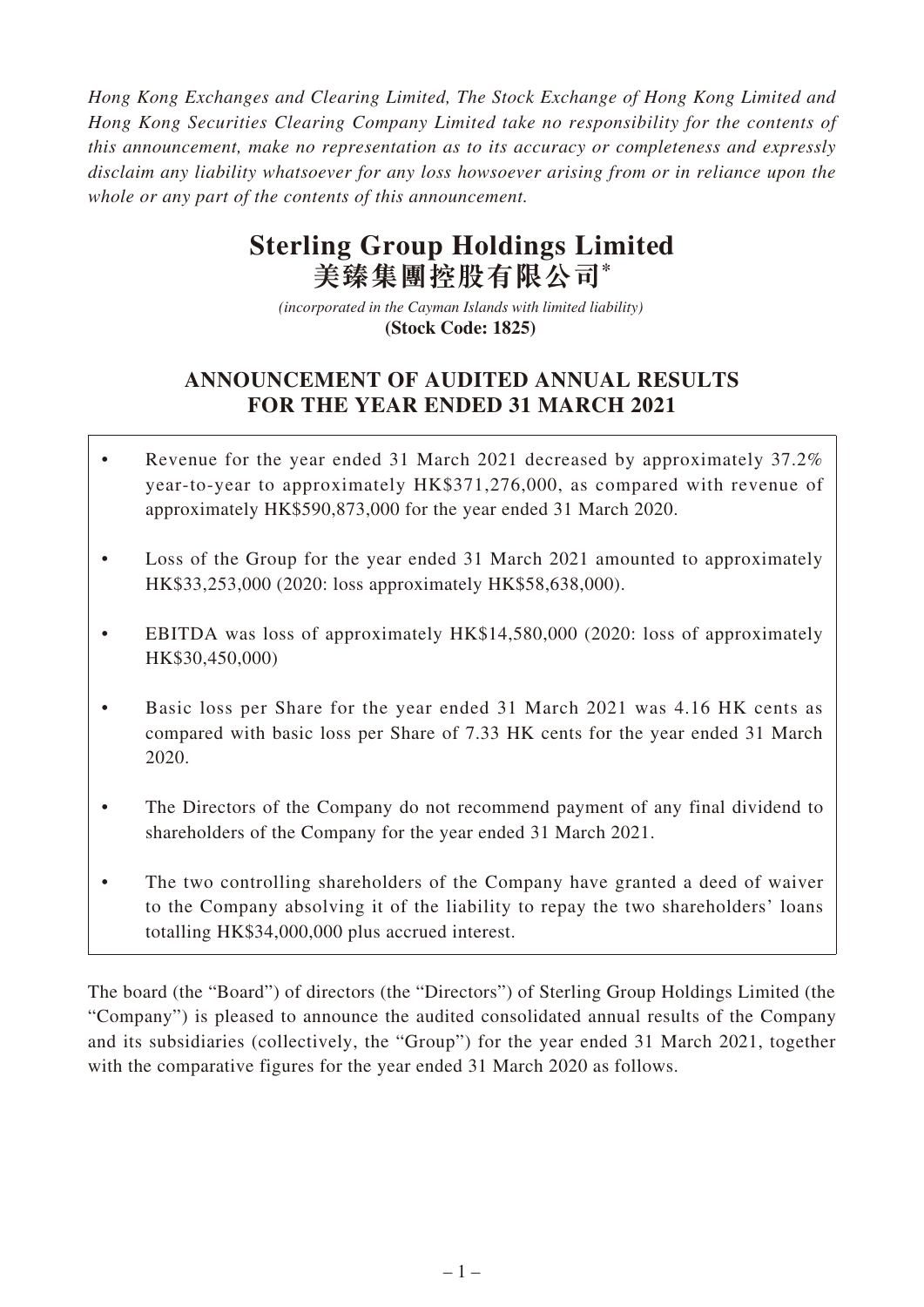# **CONSOLIDATED STATEMENT OF PROFIT OR LOSS AND OTHER COMPREHENSIVE INCOME**

*For the year ended 31 March 2021*

|                                                                                                              |              | 2021            | 2020       |
|--------------------------------------------------------------------------------------------------------------|--------------|-----------------|------------|
|                                                                                                              | <b>Notes</b> | <b>HK\$'000</b> | HK\$'000   |
| Revenue                                                                                                      | 6            | 371,276         | 590,873    |
| Cost of sales                                                                                                |              | (327, 427)      | (479, 501) |
| <b>Gross profit</b>                                                                                          |              | 43,849          | 111,372    |
| Other revenue                                                                                                | 7            | 11,513          | 3,830      |
| Other gains and losses, net                                                                                  | 8            | (1,954)         | (3, 498)   |
| Selling and distribution costs                                                                               |              | (23, 922)       | (37, 923)  |
| General and administrative expenses                                                                          |              | (51, 419)       | (70, 280)  |
| Expected credit loss recognised on trade                                                                     |              |                 |            |
| and other receivables, net                                                                                   |              | (7,314)         | (53,067)   |
| Finance costs                                                                                                |              | (6, 033)        | (9,905)    |
| Loss before income tax                                                                                       | 9            | (35, 280)       | (59, 471)  |
| Income tax credit                                                                                            | 10           | 2,027           | 833        |
| Loss for the year                                                                                            |              | (33, 253)       | (58, 638)  |
| Other comprehensive expense, net of tax<br>Items that may be reclassified<br>subsequently to profit or loss: |              |                 |            |
| Exchange difference arising on<br>translation of foreign operations                                          |              | 68              | (72)       |
| Remeasurement loss on defined<br>benefit plan for the year                                                   |              | (504)           | (142)      |
| Other comprehensive expense for the year                                                                     |              | (436)           | (214)      |
| Total comprehensive expense for the year                                                                     |              | (33, 689)       | (58, 852)  |
| Total comprehensive expense for the year                                                                     |              |                 |            |
| attributable to owners of the Company                                                                        |              | (33,689)        | (58, 852)  |
|                                                                                                              |              | <b>HK</b> cents | HK cents   |
| <b>LOSS PER SHARE</b>                                                                                        |              |                 |            |
| - Basic and diluted                                                                                          | 11           | (4.16)          | (7.33)     |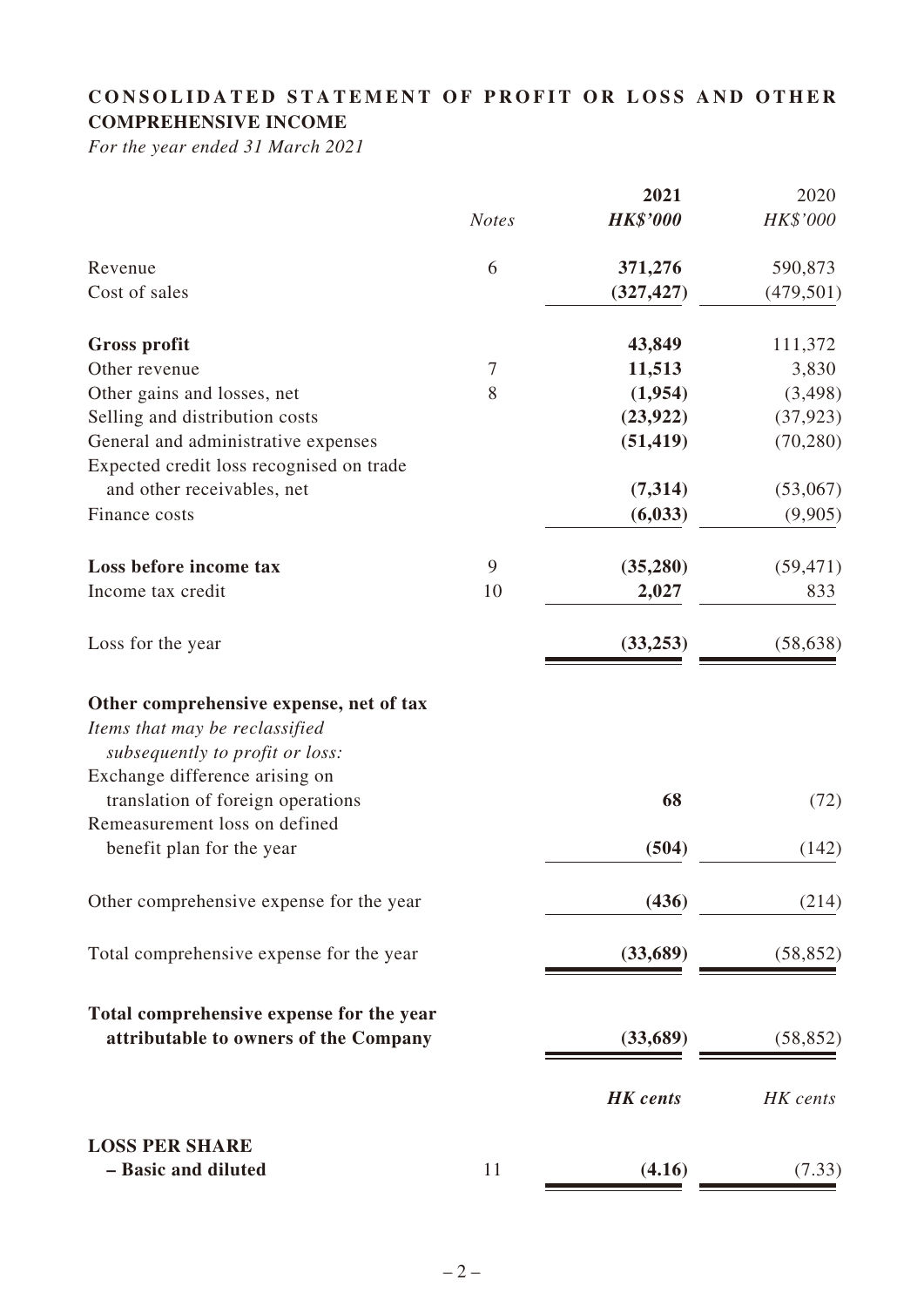# **CONSOLIDATED STATEMENT OF FINANCIAL POSITION**

*As at 31 March 2021*

|                                  |              | 2021            | 2020      |
|----------------------------------|--------------|-----------------|-----------|
|                                  | <b>Notes</b> | <b>HK\$'000</b> | HK\$'000  |
| <b>Non-current assets</b>        |              |                 |           |
| Prepaid insurance premium        |              | 8,246           | 7,968     |
| Property, plant and equipment    |              | 49,700          | 53,376    |
| Intangible assets                |              | 7,606           | 8,463     |
| Convertible promissory note      |              |                 | 3,214     |
| Right-of-use assets              | 15           | 31,321          | 37,538    |
| Deferred tax assets*             |              | 4,133           | 2,506     |
| Goodwill                         |              | 18,122          | 18,148    |
| Other receivables                | 13           | 11,596          |           |
| <b>Total non-current assets</b>  |              | 130,724         | 131,213   |
| <b>Current assets</b>            |              |                 |           |
| Inventories                      |              | 35,849          | 34,659    |
| Trade and other receivables      | 13           | 149,389         | 158,731   |
| Convertible promissory note      |              | 3,292           |           |
| Amounts due from related parties |              | 108             |           |
| Tax recoverable                  |              | 1,363           | 1,078     |
| Cash and cash equivalents        |              | 63,853          | 47,836    |
| <b>Total current assets</b>      |              | 253,854         | 242,304   |
| <b>Total assets</b>              |              | 384,578         | 373,517   |
| <b>Current liabilities</b>       |              |                 |           |
| Trade, bills and other payables  | 14           | 76,637          | 65,609    |
| Amounts due to related parties   |              | 742             | 1,113     |
| <b>Bank</b> overdrafts           |              | 53              |           |
| <b>Bank borrowings</b>           |              | 237,022         | 231,439   |
| Lease liabilities                | 15           | 6,229           | 8,626     |
| <b>Total current liabilities</b> |              | 320,683         | 306,787   |
| <b>Net current liabilities</b>   |              | (66, 829)       | (64, 483) |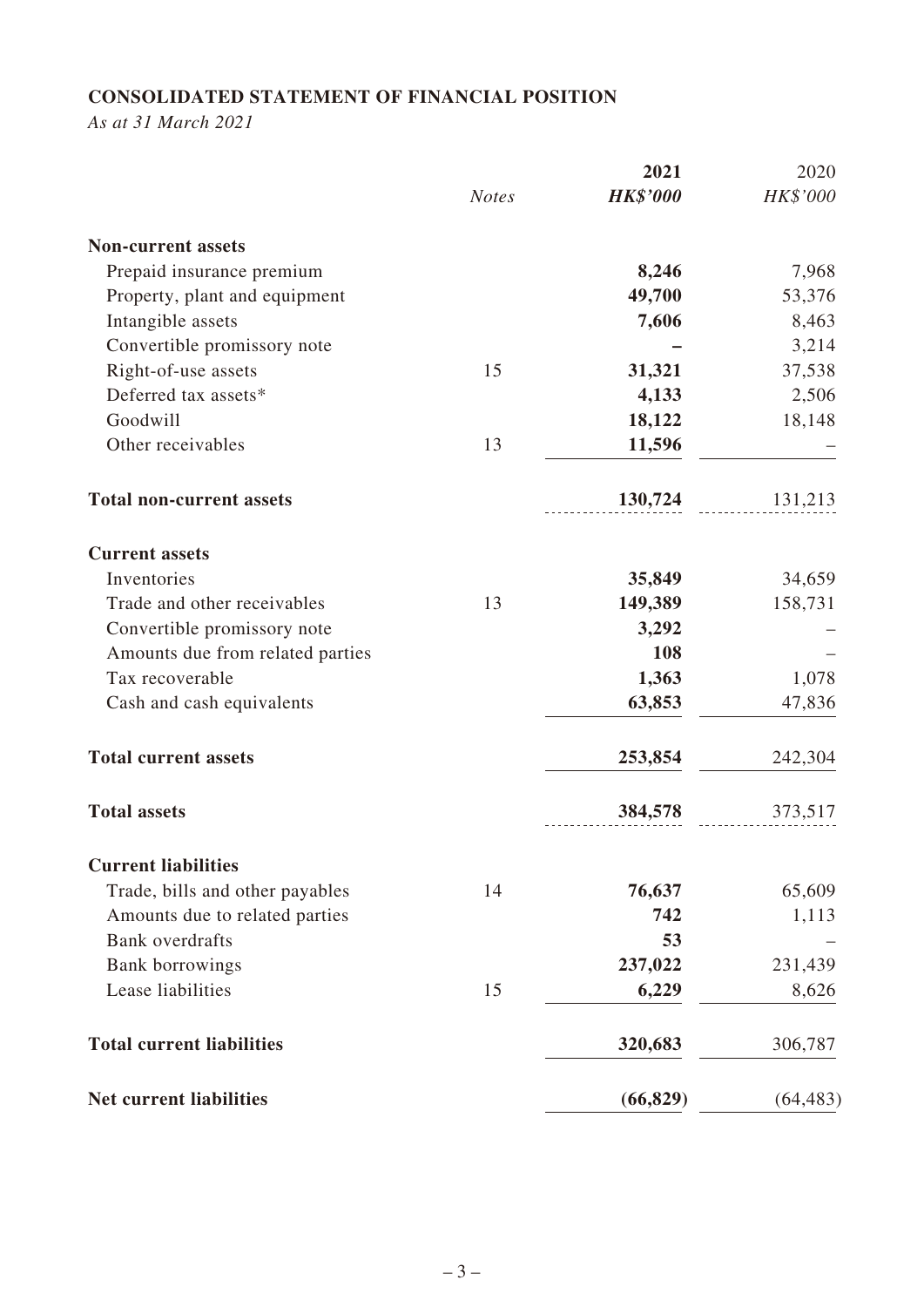|                                      |              | 2021            | 2020      |
|--------------------------------------|--------------|-----------------|-----------|
|                                      | <b>Notes</b> | <b>HK\$'000</b> | HK\$'000  |
| <b>Non-current liabilities</b>       |              |                 |           |
| Defined benefit obligation           |              | 2,907           | 2,355     |
| Lease liabilities                    | 15           | 3,317           | 6,896     |
| Deferred tax liabilities*            |              | 668             | 787       |
| <b>Total non-current liabilities</b> |              | 6,892           | 10,038    |
| <b>NET ASSETS</b>                    |              | 57,003          | 56,692    |
| Share capital                        |              | 8,000           | 8,000     |
| Share premium                        |              | 66,541          | 66,541    |
| Reserves                             |              | (17, 538)       | (17, 849) |
| <b>TOTAL EQUITY</b>                  |              | 57,003          | 56,692    |

\* The comparative figures have been reclassified to conform to the current year's presentation.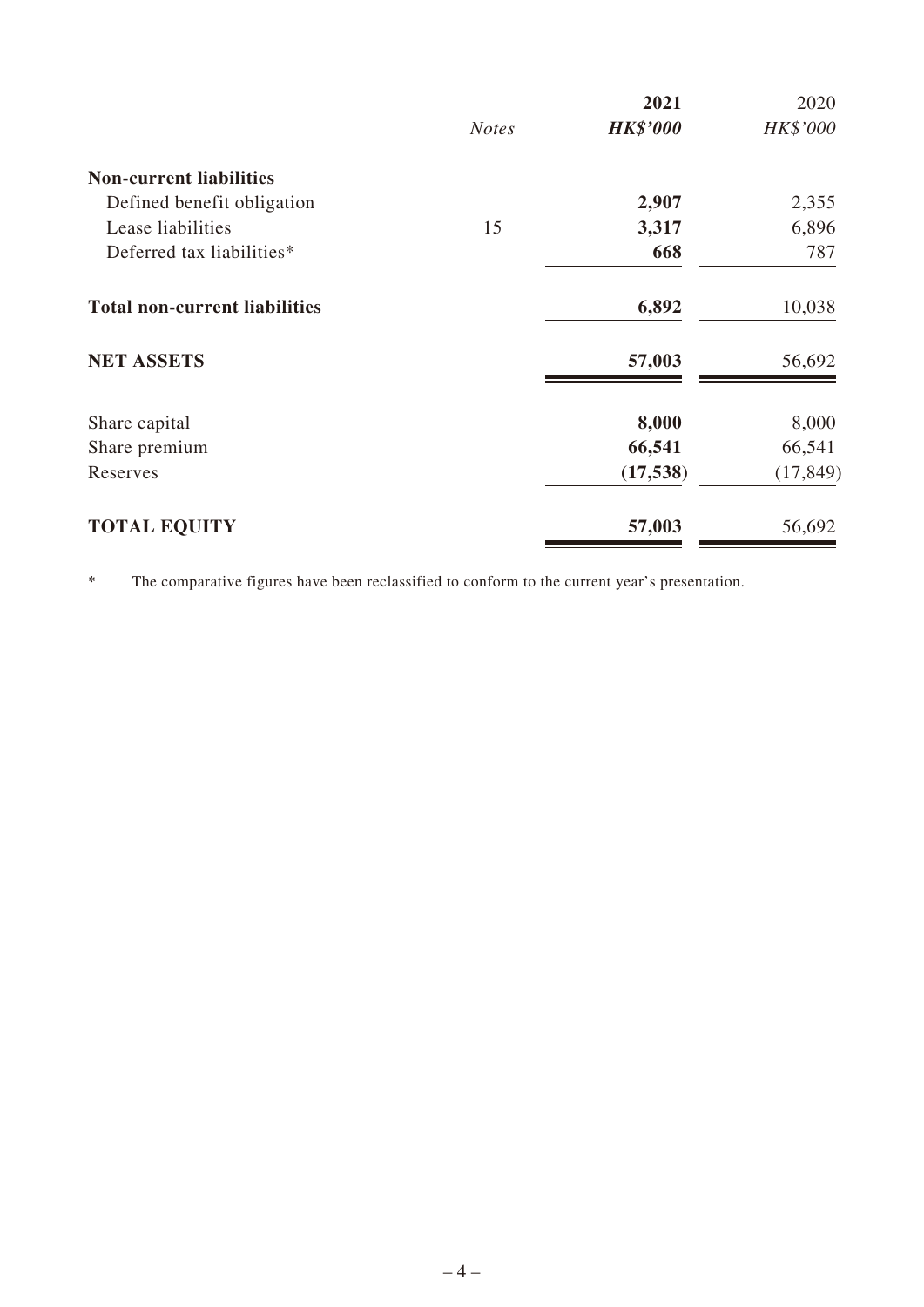### **NOTES TO THE CONSOLIDATED FINANCIAL STATEMENTS**

#### **1. GENERAL**

Sterling Group Holdings Limited (the "Company") was incorporated in the Cayman Islands as an exempted company with limited liability under the Companies Law, Cap. 22 (Law 3 of 1961, as consolidated and revised) of the Cayman Islands and its shares were listed on the Main Board of The Stock Exchange of Hong Kong Limited (the "Stock Exchange").

The registered office of the Company is located at the offices of Tricor Services (Cayman Islands) Limited, Second Floor, Century Yard, Cricket Square, P.O. Box 902, Grand Cayman, KYI-1103, Cayman Islands. Its principal place of business is 18–19/F., Win Plaza, 9 Sheung Hei Street, San Po Kong, Kowloon, Hong Kong. The ultimate controlling shareholders are Moonlight Global Limited and Rainbow Galaxy Limited.

The Company is an investment holding company and the Group is principally engaged in the provision of manufacturing and trading of apparel products and licensing of trademark in the markets of the United States of America ("USA"), Italy and United Kingdom ("UK").

#### **2. ADOPTION OF HONG KONG FINANCIAL REPORTING STANDARDS ("HKFRSs")**

#### **(a) Adoption of new/revised HKFRSs**

| Amendments to HKFRS 3           | Definition of a Business          |
|---------------------------------|-----------------------------------|
| Amendments to HKAS 1 and HKAS 8 | Definition of Material            |
| Amendments to HKAS 39.          | Interest Rate Benchmark Reform    |
| HKFRS 7 and HKFRS 9             |                                   |
| Amendments to HKFRS 16          | COVID-19-Related Rent Concessions |

None of these new or amended HKFRSs has a material impact on the Group's results and financial position for the current or prior period. The Group has elected to early applied the amendment to HKFRS 16, COVID-19-Related Rent Concessions which is originally effective for annual period beginning on or after 1 June 2020. Impact on the applications of these amended HKFRSs are summarised below.

#### *Amendments to HKFRS 16 – COVID-19-Related Rent Concessions*

HKFRS 16 was amended to provide a practical expedient to lessees in accounting for rent concessions arising as a result of the COVID-19 pandemic, by including an additional practical expedient in HKFRS 16 that permits entities to elect not to account for rent concessions as modifications. The practical expedient applies only to rent concessions occurring as a direct consequence of COVID-19 pandemic and only if all of the following criteria are satisfied:

- (a) the change in lease payments results in revised consideration for the lease that is substantially the same as, or less than, the consideration for the lease immediately preceding the change;
- (b) the reduction in lease payments affects only payments originally due on or before 30 June 2021; and
- (c) there is no substantive change to other terms and conditions of the lease.

Rent concessions that satisfy these criteria may be accounted for in accordance with this practical expedient, which means the lessee does not need to assess whether the rent concession meets the definition of lease modification. Lessees shall apply other requirements of HKFRS 16 in accounting for the rent concession.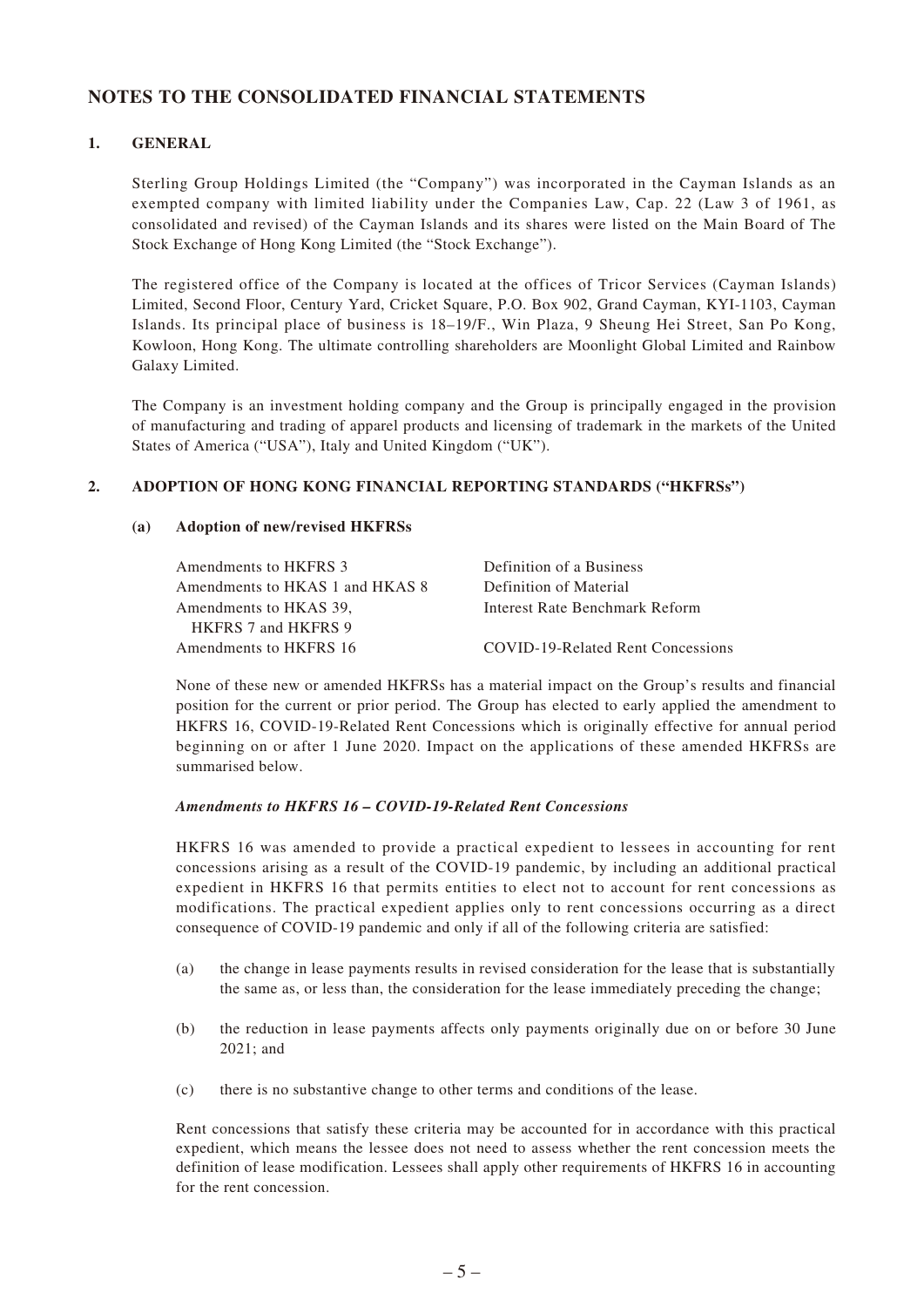Accounting for rent concessions as lease modifications would have resulted in the Group remeasuring the lease liability to reflect the revised consideration using a revised discount rate, with the effect of the change in the lease liability recorded against the right-of-use asset. By applying the practical expedient, the Group is not required to determine a revised discount rate and the effect of the change in the lease liability is reflected in profit or loss in the period in which the event or condition that triggers the rent concession occurs.

The Group has elected to utilise the practical expedient for all rent concessions that meet the criteria. In accordance with the transitional provisions, the Group has applied the amendment retrospectively, and has not restated prior period figure. As the rent concessions have arisen during the current financial period, there is no retrospective adjustment to opening balance of retained earnings at 1 April 2020 on initial application of the amendment.

#### **(b) New or amended HKFRSs that have been issued but are not yet effective**

The following amendments to HKFRSs, potentially relevant to the Group's financial statements, have been issued, but are not yet effective and have not been early adopted by the Group. The Group's current intention is to apply these changes on the date they become effective.

| Amendments to HKAS 1              | Classification of Liabilities as Current or<br>Non-current and HK Interpretation 5 (2020), |
|-----------------------------------|--------------------------------------------------------------------------------------------|
|                                   | Presentation of Financial Statements                                                       |
|                                   | - Classification by the Borrower of a                                                      |
|                                   | Term Loan that Contains a Repayment                                                        |
|                                   | on Demand Clause <sup>5</sup>                                                              |
| Amendments to HKAS 1 and          | Disclosure of Accounting Policies <sup>5</sup>                                             |
| <b>HKFRS</b> Practice Statement 2 |                                                                                            |
| Amendments to HKAS 8              | Definition of Accounting Estimates <sup>5</sup>                                            |
| Amendments to HKAS 12             | Deferred Tax related to assets and liabilities                                             |
|                                   | arising from a single transaction <sup>5</sup>                                             |
| Amendments to HKAS 16             | Proceeds before Intended Use <sup>3</sup>                                                  |
| Amendments to HKAS 37             | Onerous Contracts – Cost of Fulfilling a Contract <sup>3</sup>                             |
| <b>Amendments to HKFRS 3</b>      | Reference to the Conceptual Framework <sup>4</sup>                                         |
| Amendments to HKFRS 10            | Sale or Contribution of Assets between an                                                  |
| and HKAS 28                       | Investor and its Associate or Joint Venture <sup>6</sup>                                   |
| Amendments to HKAS 39, HKFRS 4,   | Interest Rate Benchmark Reform - Phase 2 <sup>1</sup>                                      |
| HKFRS 7, HKFRS 9 and HKFRS 16     |                                                                                            |
| Annual Improvements to            | Amendments to HKFRS 9, Financial Instruments <sup>3</sup>                                  |
| HKFRSs 2018-2020                  |                                                                                            |
| Annual Improvements to            | Amendments to HKFRS 16, Leases <sup>3</sup>                                                |
| <b>HKFRSs 2018-2020</b>           |                                                                                            |
| Amendments to HKFRS 16            | COVID-19-Related Rent Concessions beyond                                                   |
|                                   | 30 June 2021 <sup>2</sup>                                                                  |
|                                   |                                                                                            |

<sup>1</sup> Effective for annual periods beginning on or after 1 January 2021.

- <sup>2</sup> Effective for annual periods beginning on or after 1 April 2021.
- <sup>3</sup> Effective for annual periods beginning on or after 1 January 2022.
- <sup>4</sup> Effective for business combinations for which the date of acquisition is on or after the beginning of the first annual period beginning on or after 1 January 2022.
- <sup>5</sup> Effective for annual periods beginning on or after 1 January 2023.
- <sup>6</sup> The amendments shall be applied prospectively to the sale or contribution of assets occurring in annual periods beginning on or after a date to be determined.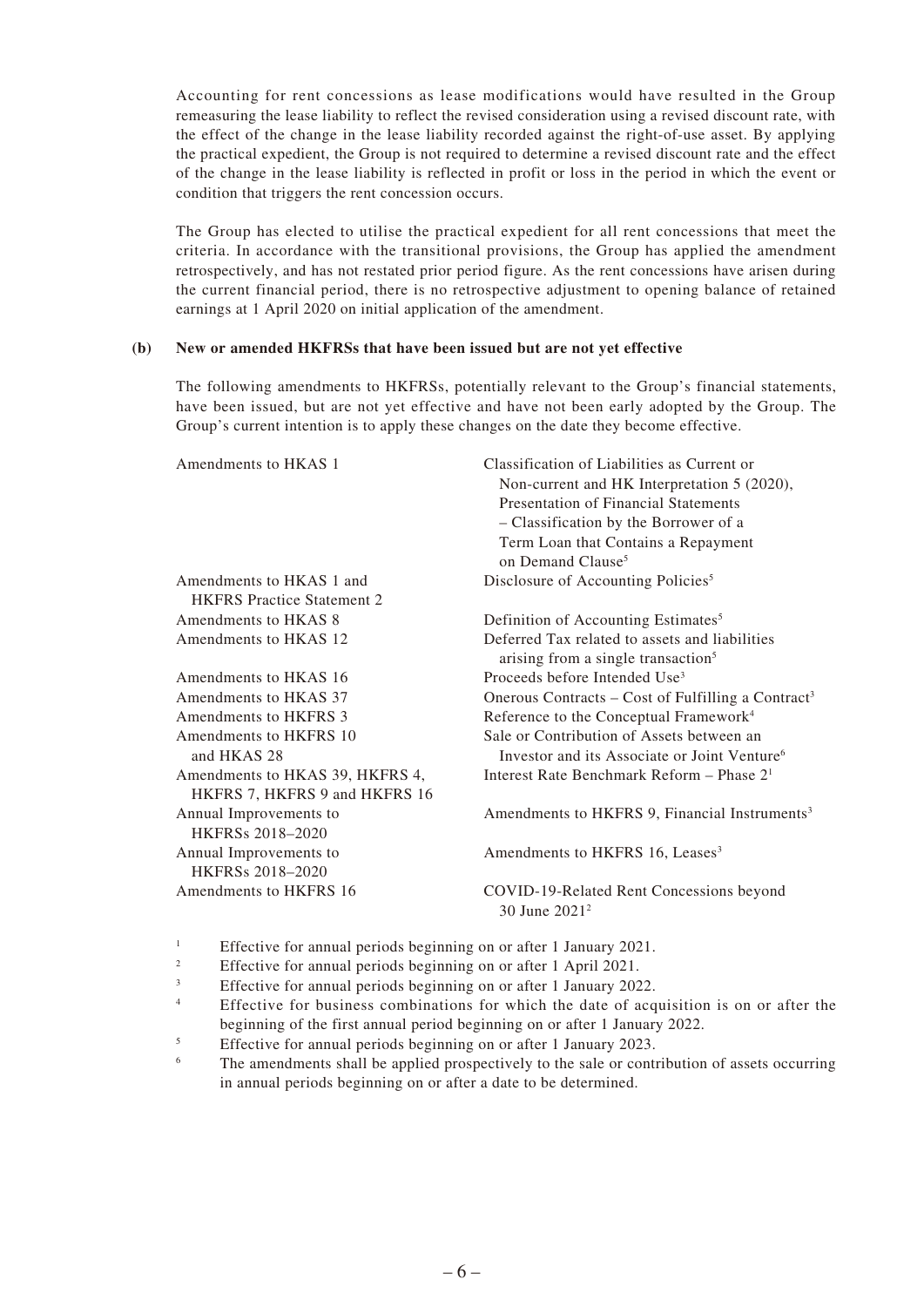#### *Amendments to HKAS 1 – Classification of Liabilities as Current or Non-current and HK Interpretation 5 (2020), Presentation of Financial Statements – Classification by the Borrower of a Term Loan that Contains a Repayment on Demand Clause*

The amendments clarity that the classification of liabilities as current or non-current is based on rights that are in existence at the end of the reporting period, specify that classification is unaffected by expectations about whether an entity will exercise its right to defer settlement of a liability and explain that rights are in existence if covenants are complied with at the end of the reporting period. The amendments also introduce a definition of 'settlement' to make clear that settlement refers to the transfer to the counterparty of cash, equity instruments, other assets or services.

The directors of the Company do not anticipate that the application of the amendments and revision in the future will have significant impact on the consolidated financial statements.

#### *Amendments to HKAS 1 and HKFRS Practice Statement 2 – Disclosure of Accounting Policies*

The key amendments to HKAS 1 include:

- Requiring companies to disclose their material accounting policies rather than their significant accounting policies;
- Clarifying that accounting policies related to immaterial transactions, other events or conditions are themselves immaterial and as such need not be disclosed; and
- Clarifying that not all accounting policies that relate to material transactions, other events or conditions are themselves material to a company's financial statements.

Amended HKFRS Practice Statement 2 includes guidance and two addition examples on the application of materiality to accounting policy disclosures.

The directors of the Company are currently assessing the impact that the application of the amendments will have on the consolidated financial statements.

#### *Amendments to HKAS 8 – Definition of Accounting Estimates*

The amendments introduce a new definition for accounting estimates: clarifying that they are monetary amounts in the financial statements that are subject to measurement uncertainly.

The amendments also, clarify the relationship between accounting policies and accounting estimates by specifying that a company develops an accounting estimate to achieve the objective set out by an accounting policy.

The directors of the Company are currently assessing the impact that the application of the amendments will have on the consolidated financial statements.

#### *Amendments to HKAS 12 – Deferred Tax related to assets and liabilities arising from a single transaction*

The amendments narrow the scope of the recognition exemption so that it no longer applies to transactions that, on initial recognition, give rise to equal taxable and deductible temporary differences.

The directors of the Company are currently assessing the impact that the application of the amendments will have on the consolidated financial statements.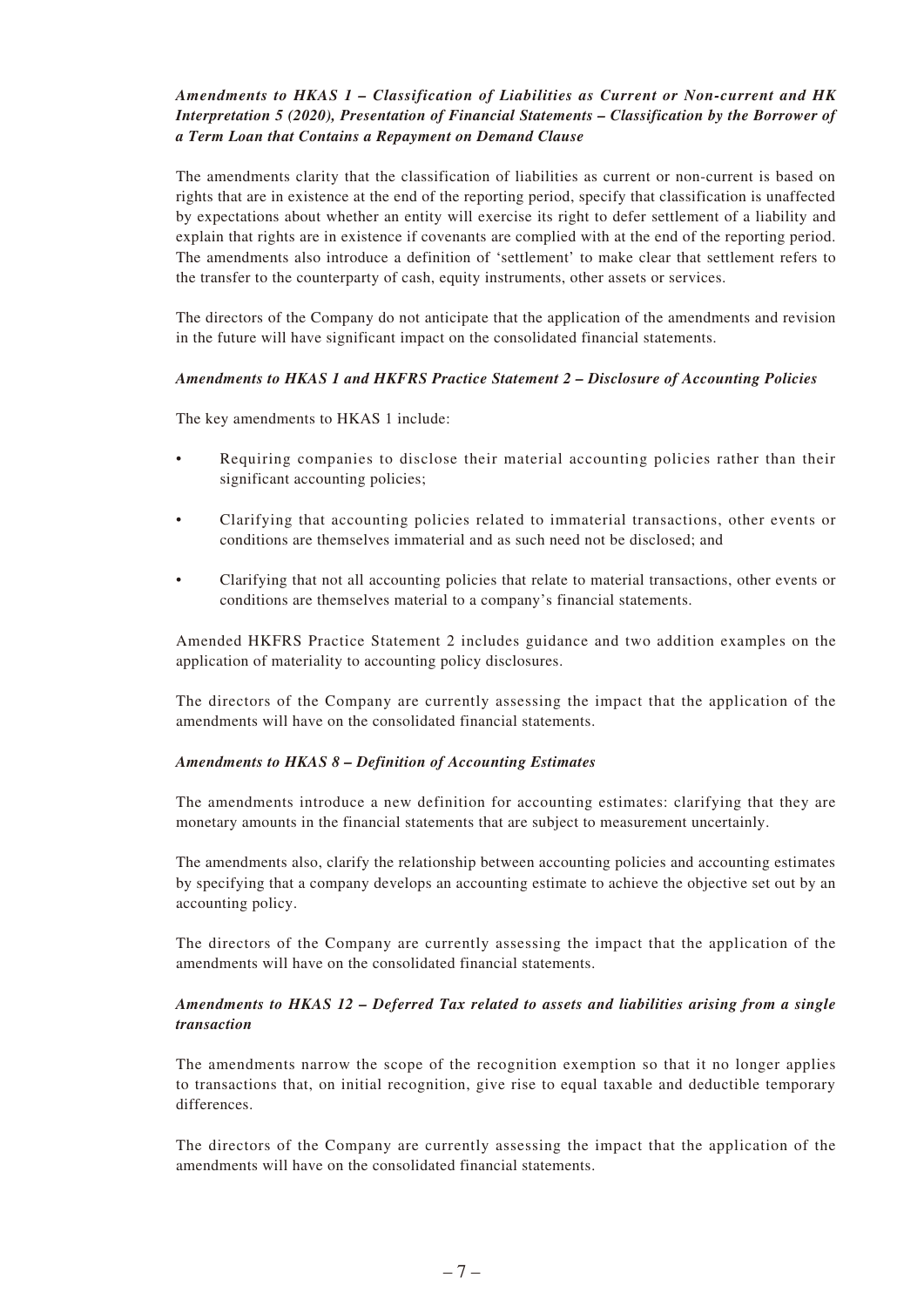#### *Amendments to HKAS 16 – Proceeds before Intended Use*

The amendments prohibit deducting from the cost of an item of property, plant and equipment any proceeds from selling items produced white bringing that asset to the location and condition necessary for it to be capable of operating in the manner intended by management. Instead, the proceeds from selling such items, and the cost of producing those items, is recognised in profit or loss.

The directors of the Company is currently assessing the impact of application of the amendments and anticipate it will not have material impact on the consolidated financial statements as it is seldom for the Group to sell its property, plant and equipment before they are capable of intended use.

#### *Amendments to HKAS 37 – Onerous Contracts – Cost of Fulfilling a Contract*

The amendments specify that the 'cost of fulfilling' a contract comprises the 'costs that relate directly to the contract'. Costs that relate directly to a contract can either be incremental costs of fulfilling that contract (e.g. direct labour and materials) or an allocation of other costs that relate directly to fulfilling contracts (e.g. the allocation of the depreciation charge for an item of property, plant and equipment used in fulfilling the contract).

The directors of the Company is currently assessing the impact that the application of the amendments will have on the consolidated financial statements. The directors of the Company anticipate that the application of the amendments will likely impact on the Group's accounting policies in respect of the determination of when contracts are onerous, and the measurement of provision for onerous contracts recognised.

#### *Amendments to HKFRS 3 – Reference to the Conceptual Framework*

The amendments update HKFRS 3 so that it refers to the revised Conceptual Framework for Financial Reporting 2018 instead of the version issued in 2010. The amendments add to HKFRS 3 a requirement that, for obligations within the scope of HKAS 37, an acquirer applies HKAS 37 to determine whether at the acquisition date a present obligation exists as a result of past events. For a levy that would be within the scope of HK(IFRIC)-Interpretation 21 Levies, the acquirer applies HK(IFRIC)-Interpretation 21 to determine whether the obligating event that gives rise to a liability to pay the levy has occurred by the acquisition date. The amendments also add an explicit statement that an acquirer does not recognise contingent assets acquired in a business combination.

The directors of the Company do not anticipate that the application of the amendments in the future will have an impact on the consolidated financial statements.

#### *Amendments to HKFRS 10 and HKAS 28 – Sale or Contribution of Assets between an Investor and its Associate or Joint Venture*

The amendments clarify with situations where there is a sale or contribution of assets between an investor and its associate or joint venture. When the transaction with an associate or joint venture that is accounted for using the equity method, any gains or losses resulting from the loss of control of a subsidiary that does not contain a business are recognised in the profit or loss only to the extent of the unrelated investors' interests in that associate or joint venture. Similarly, any gains or losses resulting from the remeasurement of retained interest in any former subsidiary (that has become an associate or a joint venture) to fair value are recognised in the profit or loss only to the extent of the unrelated investors' interests in the new associate or joint venture.

The directors of the Company anticipate that the application of these amendments may have an impact on the consolidated financial statements in future periods should such transaction arise.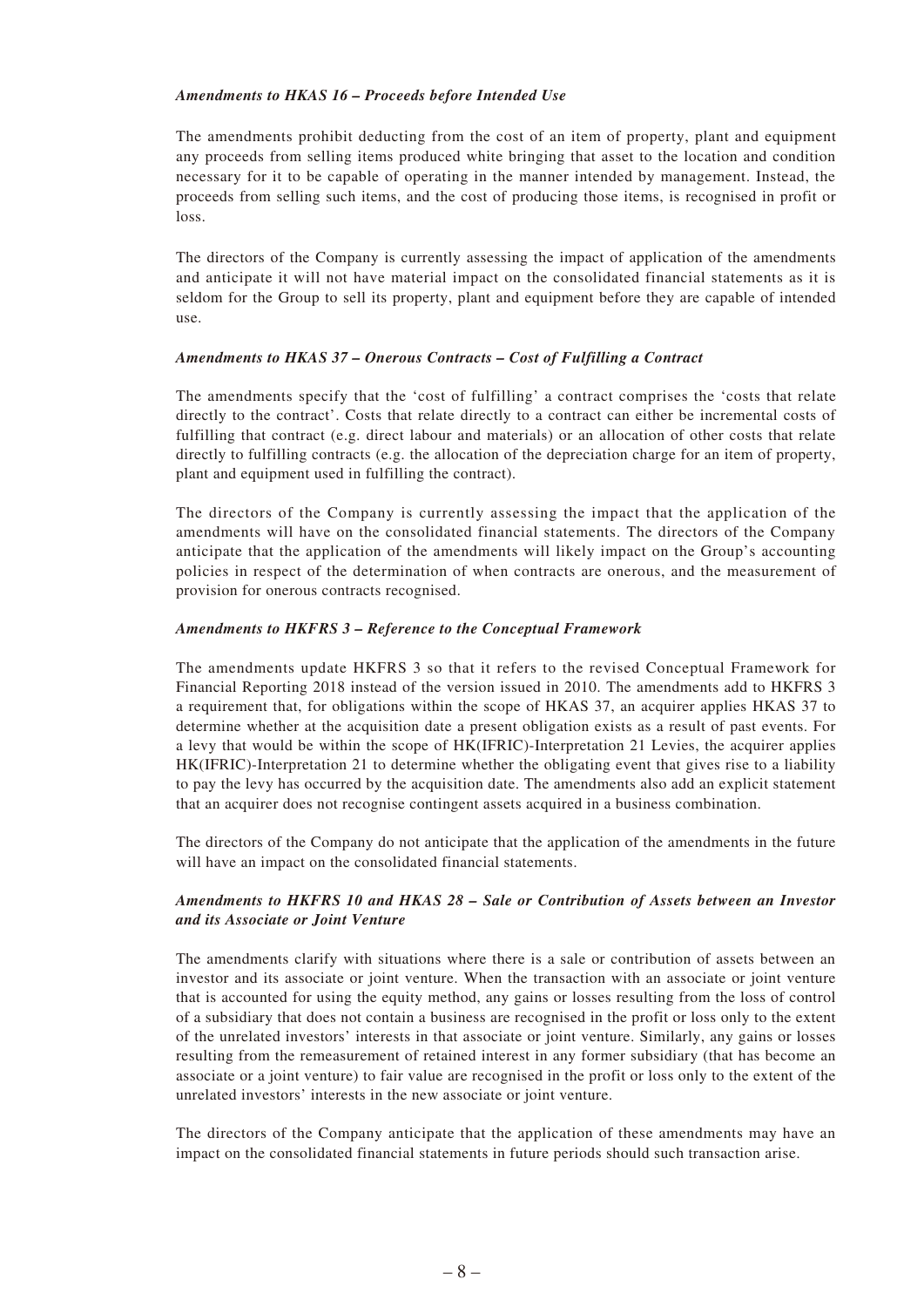#### *Amendments to HKAS 39, HKFRS 4, HKFRS 7, HKFRS 9 and HKFRS 16 – Interest Rate Benchmark Reform – Phase 2*

The amendments address issues that might affect financial reporting when a company replaces the old interest rate benchmark with an alternative benchmark rate as a result of the interest rate benchmark reform (the "Reform"). The amendments complement those issued in November 2019 and relate to (a) changes to contractual cash flows in which an entity will not have to derecognise or adjust the carrying amount of financial instruments for changes required by the Reform, but will instead update the effective interest rate to reflect the change to the alternative benchmark rate; (b) hedge accounting in which an entity will not have to discontinue its hedge accounting solely because it makes changes required by the Reform, if the hedge meets other hedge accounting criteria; and (c) disclosures in which an entity will be required to disclose information about new risks arising from the Reform and how it manages the transition to alternative benchmark rates.

The directors of the Company do not anticipate that the application of the amendments in the future will have an impact on the consolidated financial statements.

#### *Annual Improvements to HKFRSs 2018–2020 – Amendments to HKFRS 9, Financial Instruments*

The annual improvements amends a number of standards, including HKFRS 9, Financial Instruments, which clarify the fees included in the '10 per cent' test in paragraph B3.3.6 of HKFRS 9 in assessing whether to derecognise a financial liability, explaining that only fees paid or received between the entity and the lender, including fees paid or received by either the entity or the lender on other's behalf are included.

The directors of the Company do not anticipate that the application of the amendments in the future will have an impact on the consolidated financial statements.

#### *Annual Improvements to HKFRSs 2018–2020 – Amendments to HKFRS 16, Leases*

The annual improvements amend a number of standards, including HKFRS 16, Leases, which amend Illustrative Example 13 to remove the illustration of reimbursement of leasehold improvements by the lessor in order to resolve any potential confusion regarding the treatment of lease incentives that might arise because of how lease incentives are illustrated in that example.

The directors of the Company do not anticipate that the application of the amendments in the future will have an impact on the consolidated financial statements.

#### *Amendment to HKFRS 16 – Covid-19-Related Rent Concessions beyond 30 June 2021*

The 2021 Amendment to HKFRS 16 extends the availability of the practical expedient in paragraph 46A of HKFRS16 so that it applies to rent concessions for which any reduction in lease payments affects only payments originally due on or before 30 June 2022, provided the other conditions for applying the practical expedient are met. The amendment is effective for annual periods beginning on or after 1 April 2021 with earlier application permitted and shall be applied retrospectively. The amendments did not have any impact on the financial position and performance of the Group as the Group does not expect to elect to apply the practical expedient.

The directors of the Company do not anticipate that the application of the amendments and revision in the future will have significant impact on the consolidated financial statements as no rent concession has occurred up to the date of approval of these consolidated financial statements.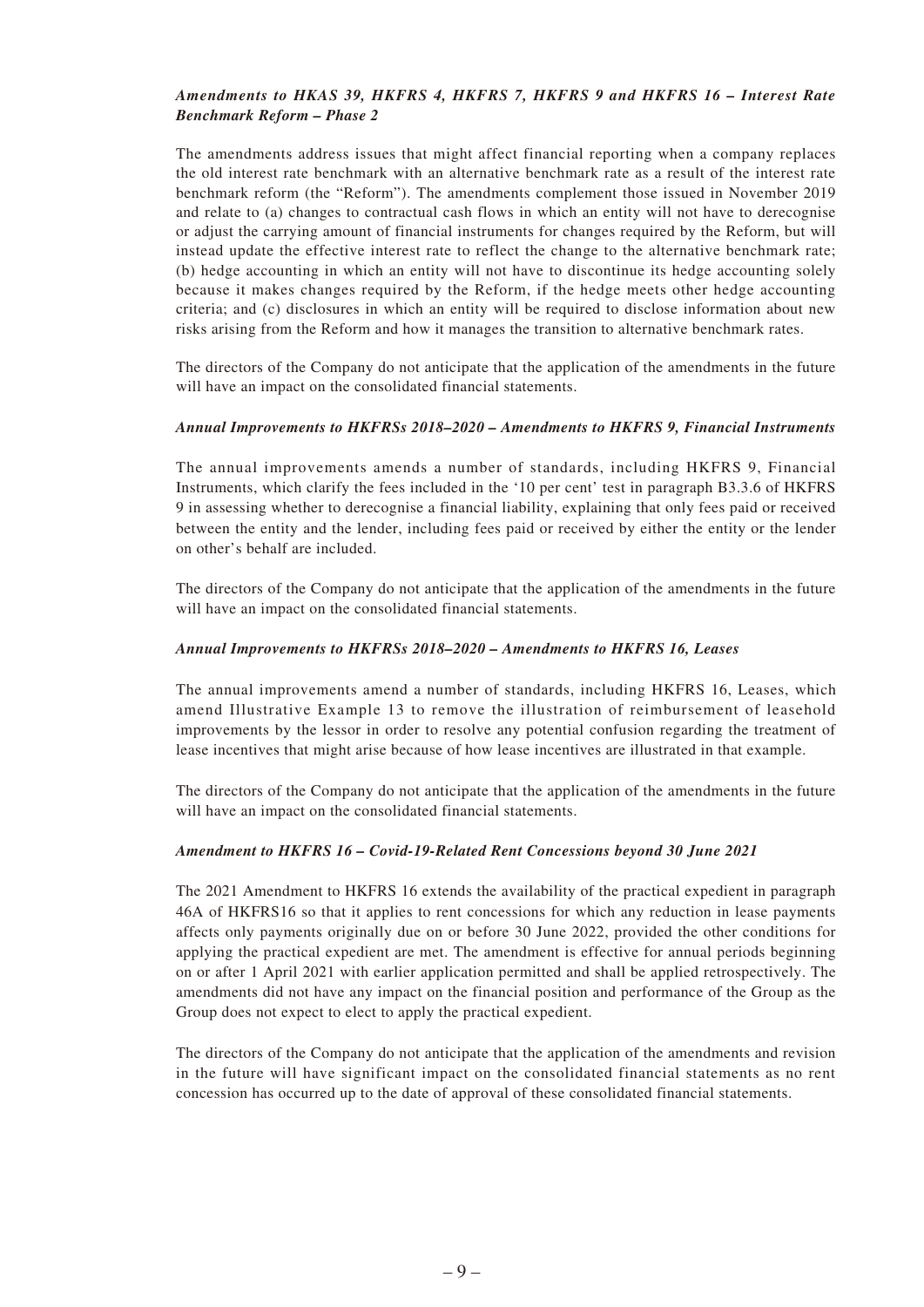#### **3. BASIS OF PREPARATION**

#### **(a) Statement of compliance**

The consolidated financial statements have been prepared in accordance with all HKFRSs, Hong Kong Accounting Standards ("HKASs") and Interpretations (hereinafter collectively referred to as the "HKFRS") and the disclosure requirements of the Hong Kong Companies Ordinance which concern the preparation of consolidated financial statements. In addition, the consolidated financial statements included applicable disclosures required by the Rules Governing the Listing of Securities on the Stock Exchange of Hong Kong Limited (the "Listing Rules").

#### **(b) Basis of measurement and going concern assumption**

The consolidated financial statements have been prepared under the historical cost basis except for certain financial instruments, which are measured at fair values as explained in the accounting policies set out below.

The Group incurred a loss of approximately HK\$33,253,000 (2020: HK\$58,638,000) for the year ended 31 March 2021 and had net current liabilities of approximately HK\$66,829,000 (2020: HK\$64,483,000) as of that date. As at 31 March 2021, the Group's liabilities included bank borrowings with an outstanding principal amounting to approximately HK\$237,022,000 (2020: HK\$231,439,000) which is repayable on demand while the cash and cash equivalents and the net assets that the Group had as of that date were of approximately HK\$63,853,000 (2020: HK\$47,836,000) and of approximately HK\$57,003,000 (2020: HK\$56,692,000) respectively.

Following the outbreak of the coronavirus disease 2019 ("COVID-19") in January 2020, precautionary and control measures have since been implemented in various countries, which included entry restrictions and quarantine measures over international travel and the Group's operation located in the People's Republic of China was suspended for approximate one week in February 2020 and the Group's operation located in Sri Lanka was suspended from late March to late April 2020.

These events or conditions indicate the existence of a material uncertainty which may cast significant doubt on the Group's ability to continue as a going concern and therefore, it may be unable to realise its assets and discharge its liabilities in the normal course of business.

In preparing the consolidated financial statements, the directors of the Company have given careful consideration to the future liquidity of the Group in light of the above events or condition and are of the opinion that the Group will have sufficient working capital to finance its operations and to meet its financial obligations for at least the next twelve months from the date of authorisation for issue of these consolidated financial statements, after taking into consideration of the following:

- (i) The Group continues to improve the operating efficiency by implementing measures to tighten cost controls over various operating expenses in order to enhance its ability to improve profitability and the cash flow from its operation in future;
- (ii) The directors of the Company would consider enlarging the capital base of the Company by conducting fund raising exercises such as share placement when necessary to improve the financial position of the Group; and
- (iii) Up to the date of authorisation for issue of these consolidated financial statements, the Group had unutilised banking facilities related to term and revolving loans and trust receipt loans of approximately HK\$36,075,000 and HK\$164,929,000 respectively.

Based on the above, the directors of the Company are satisfied that it is appropriate to prepare the consolidated financial statements on a going concern basis.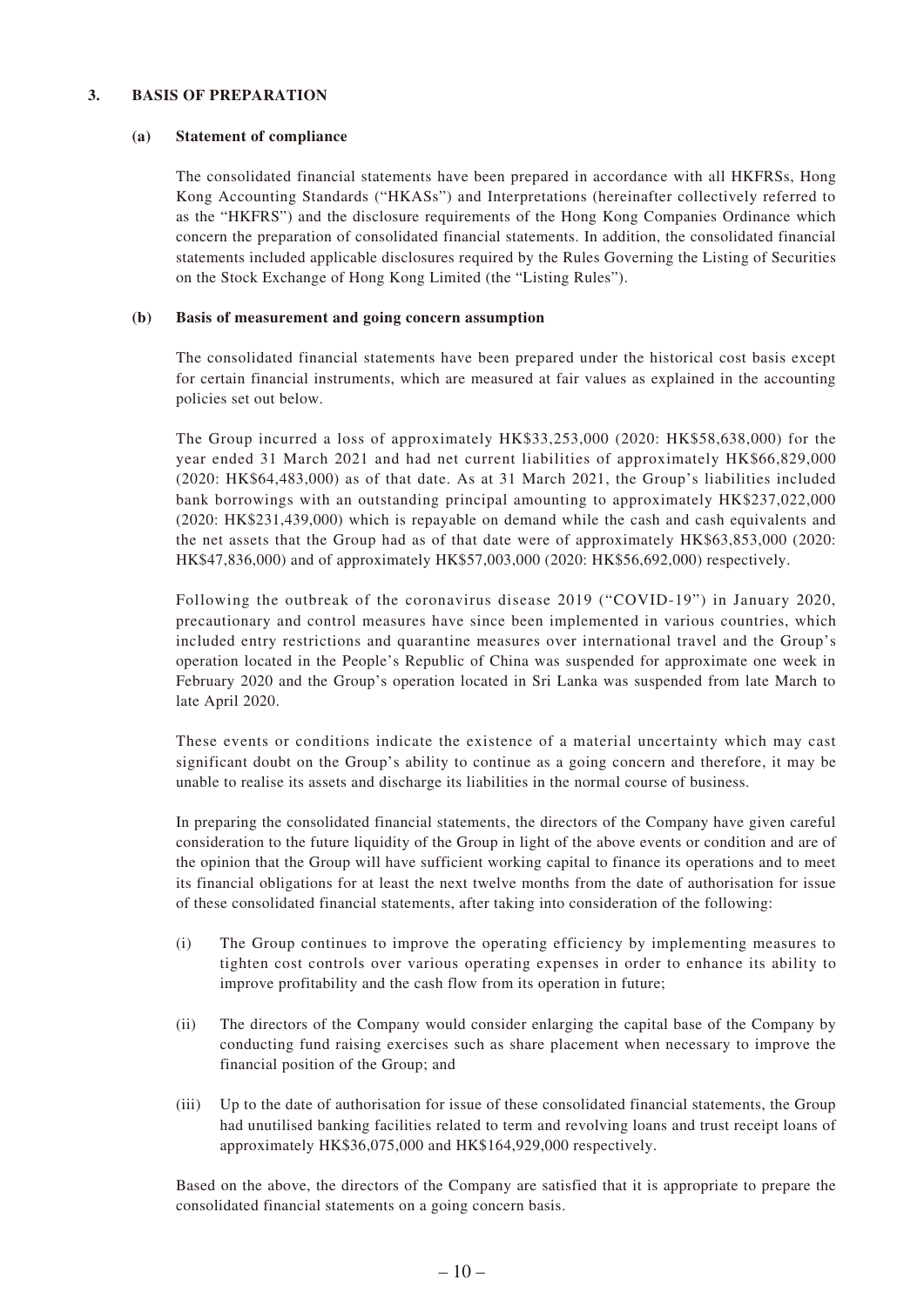Should the Group be unable to continue in business as a going concern, adjustments would have to be made to write down the value of assets to their recoverable amount, to provide for future liabilities which might arise and to reclassify non-current assets and liabilities to current assets and liabilities respectively. The effects of these potential adjustments have not been reflected in these consolidated financial statements.

#### **(c) Functional and presentation currency**

The consolidated financial statements are presented in Hong Kong dollars ("HK\$"), which is the same as the functional currency of the Company.

#### **4. CHANGE IN ACCOUNTING ESTIMATES**

In accordance with the HKAS 16 – Property, Plant and Equipment and HKAS 8 – Accounting Policies, Changes in Accounting Estimates and Errors, the Group adjusted the useful lives of property, plant and equipment to ensure the adjusted useful lives to meet the estimates on the period that the future economic benefits. The impact on the change in the useful lives will not result in a restatement. The new useful lives applied from 1 April 2020.

From 1 April 2020, the Company changed the depreciable lives of certain property, plant and equipment, particulars of which are as follow:

|                                 | <b>Depreciable</b><br>lives before | <b>Depreciable</b><br>lives after |
|---------------------------------|------------------------------------|-----------------------------------|
| <b>Category of fixed assets</b> | the changes                        | the changes                       |
| <b>Buildings</b>                | $20 - 50$ years                    | $30 - 50$ years                   |
| Office equipment                | 5 years                            | 10 years                          |
| Furniture and fixtures          | 5 years                            | 10 years                          |
| Plant and machinery             | $5-10$ years                       | 10 years                          |

The change has been applied prospectively and has resulted in a decrease in depreciation of approximately HK\$4,817,000 for the year ended 31 March 2021.

#### **5. SEGMENT INFORMATION**

#### **Operating segments**

The Group was principally engaged in the manufacturing and trading of apparel products and licensing of trademarks. Information reported to the Group's chief operating decision maker, for the purpose of resources allocation and performance assessment, focuses on the operating results of the Group as a whole, as the Group's resources are integrated and no discrete operating segment is available. The Group manages its businesses by divisions, which are organised by business lines. In a manner consistent with the way in which information is reported internally to the Group's most senior executive management for the purposes of resources allocation and performance assessment, the Group has presented the following two reportable segments.

- Manufacturing and trading of apparel products.
- Licensing of trademark for licensing income.

The Group's operations are mainly located in Hong Kong, the PRC and Sri Lanka.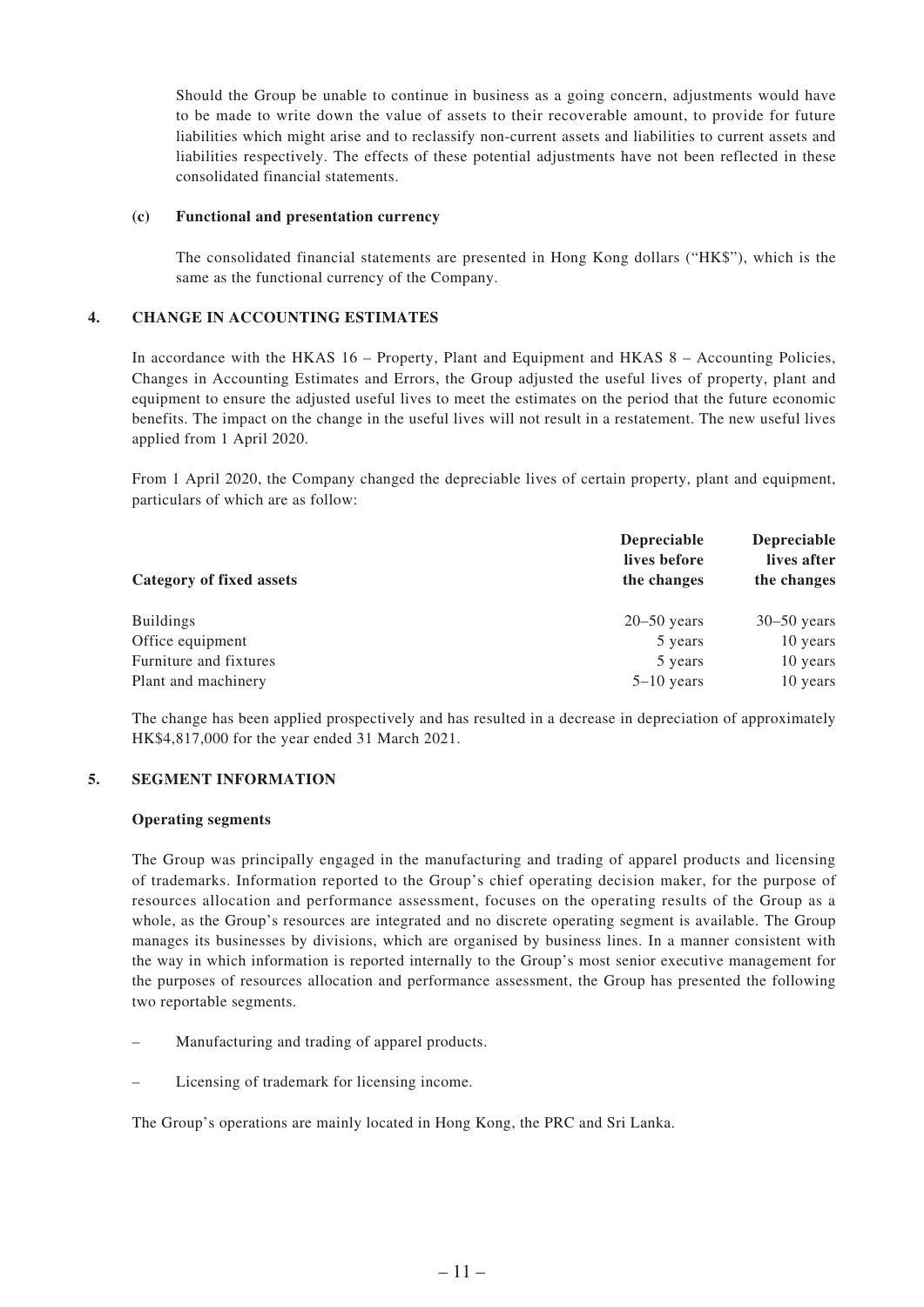#### **Segment results, assets and liabilities**

For the purposes of assessing segment performance and allocating resources between segments, the Group's most senior executive management monitors the results, assets and liabilities attributable to each reportable segment on the following bases:

Segment assets include all tangible, intangible assets and current assets with the exception of deferred tax assets, current tax recoverable, cash and cash equivalents and other corporate assets. Segment liabilities include trade and other payables, amounts due to related parties, bank borrowings and lease liabilities with the exception of current tax payable, deferred tax liabilities and other corporate liabilities.

Revenue and expenses are allocated to the reportable segments with reference to sales generated by those segments and the expenses incurred by those segments or which otherwise arise from the depreciation of assets attributable to those segments.

The measure used for reporting segment profit or loss is "adjusted EBITDA", i.e. "adjusted earnings before interest, taxes, depreciation and impairment loss on trade and other receivables and non-current assets", where "interest" is regarded as including investment income. To arrive at adjusted EBITDA, the Group's earnings/losses are further adjusted for items not specifically attributed to individual segments, such as other head office or corporate administration costs.

In addition to receiving segment information concerning adjusted EBITDA, management is provided with segment information concerning revenue (including inter-segment sales), interest income and expenses from cash balances and bank borrowings managed directly by the segments, depreciation and impairment losses and additions to non-current segment assets used by the segments in their operations. Inter-segments sales are priced with reference to prices charged to external parties for similar orders.

Information regarding the Group's reportable segments as provided to the Group's most senior executive management for the purposes of resource allocation and assessment of segment performance for the years ended 31 March 2021 and 2020 is set out below:

|                                                              | Manufacturing    |           |                     |                          |                 |          |
|--------------------------------------------------------------|------------------|-----------|---------------------|--------------------------|-----------------|----------|
|                                                              | and trading of   |           | <b>Licensing of</b> |                          |                 |          |
|                                                              | apparel products |           | trademark           |                          | <b>Total</b>    |          |
|                                                              | 2021             | 2020      | 2021                | 2020                     | 2021            | 2020     |
|                                                              | <b>HK\$'000</b>  | HK\$'000  | <b>HK\$'000</b>     | HK\$'000                 | <b>HK\$'000</b> | HK\$'000 |
| Revenue from external customers<br>Inter-segment revenue     | 371,112          | 590,034   | 164                 | 839                      | 371,276         | 590,873  |
| Reportable segment revenue                                   | 371,112          | 590,034   | 164                 | 839                      | 371,276         | 590,873  |
| Reportable segment (loss)/profit                             | (8,974)          | 27,086    | 178                 | (743)                    | (8,796)         | 26,343   |
| Interest income                                              | 132              | 466       | 348                 |                          | 480             | 466      |
| Imputed interest income from                                 |                  |           |                     |                          |                 |          |
| trade and other receivables                                  | 1,829            |           |                     |                          | 1,829           |          |
| Interest expense                                             | (6, 033)         | (9,905)   |                     |                          | (6, 033)        | (9,905)  |
| Depreciation of property,                                    |                  |           |                     |                          |                 |          |
| plant and equipment for the year                             | (5, 495)         | (9,669)   |                     | $\overline{\phantom{0}}$ | (5, 495)        | (9,669)  |
| Depreciation of right-of-use                                 |                  |           |                     |                          |                 |          |
| assets for the year                                          | (9,172)          | (9, 447)  |                     |                          | (9,172)         | (9, 447) |
| Impairment loss (recognised)/<br>reversed on trade and other |                  |           |                     |                          |                 |          |
| receivables                                                  | (7,350)          | (53, 031) | 36                  | (36)                     | (7, 314)        | (53,067) |
| Impairment loss on intangible assets                         |                  |           | (857)               | (2,387)                  | (857)           | (2, 387) |
| Fair value changes on convertible                            |                  |           |                     |                          |                 |          |
| promissory note                                              |                  |           | 78                  | (1,805)                  | 78              | (1,805)  |
| <b>Reportable segment assets</b>                             | 308,137          | 309,258   | 7,092               | 12,839                   | 315,229         | 322,097  |
| Additions to non-current assets                              |                  |           |                     |                          |                 |          |
| during the year                                              | 1,603            | 15,808    |                     | 10,850                   | 1,603           | 26,658   |
| <b>Reportable segment liabilities</b>                        | 326,312          | 314,519   | 595                 | 1,519                    | 326,907         | 316,038  |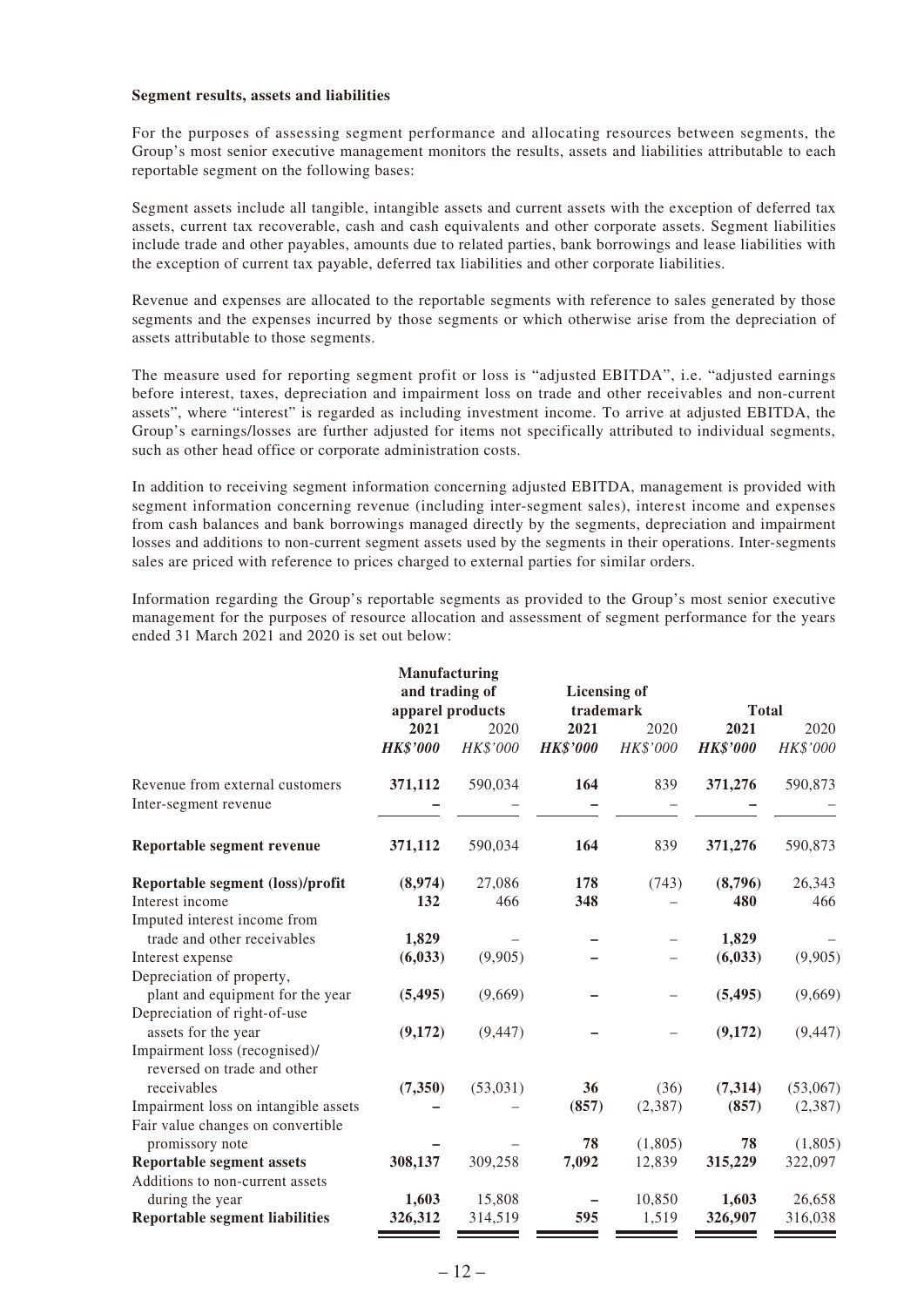# **Reconciliation of reportable segment revenue, profit, assets and liabilities**

|                                                            | 2021<br><b>HK\$'000</b> | 2020<br>HK\$'000 |
|------------------------------------------------------------|-------------------------|------------------|
| <b>Revenue</b>                                             |                         |                  |
| Reportable segment revenue                                 | 371,276                 | 590,873          |
| <b>Consolidated revenue</b>                                | 371, 276                | 590,873          |
| <b>Profit or loss</b>                                      |                         |                  |
| Reportable segment (loss)/profit                           | (8,796)                 | 26,343           |
| Interest income                                            | 480                     | 466              |
| Imputed interest income from trade and other receivables   | 1,829                   |                  |
| Depreciation of property, plant and equipment for the year | (5, 495)                | (9,669)          |
| Depreciation of right-of-use assets for the year           | (9,172)                 | (9, 447)         |
| Impairment loss on trade and other receivables             | (7,314)                 | (53,067)         |
| Impairment loss on intangible assets                       | (857)                   | (2, 387)         |
| Fair value changes on convertible promissory note          | 78                      | (1,805)          |
| Finance costs                                              | (6, 033)                | (9,905)          |
| Consolidated loss before taxation                          | (35, 280)               | (59, 471)        |
| <b>Assets</b>                                              |                         |                  |
| Reportable segment assets                                  | 315,229                 | 322,097          |
| Deferred tax assets                                        | 4,133                   | 2,506            |
| Tax recoverable                                            | 1,363                   | 1,078            |
| Cash and cash equivalents                                  | 63,853                  | 47,836           |
| Consolidated total assets                                  | 384,578                 | 373,517          |
| <b>Liabilities</b>                                         |                         |                  |
| Reportable segment liabilities                             | 326,907                 | 316,038          |
| Deferred tax liabilities                                   | 668                     | 787              |
| Consolidated total liabilities                             | 327,575                 | 316,825          |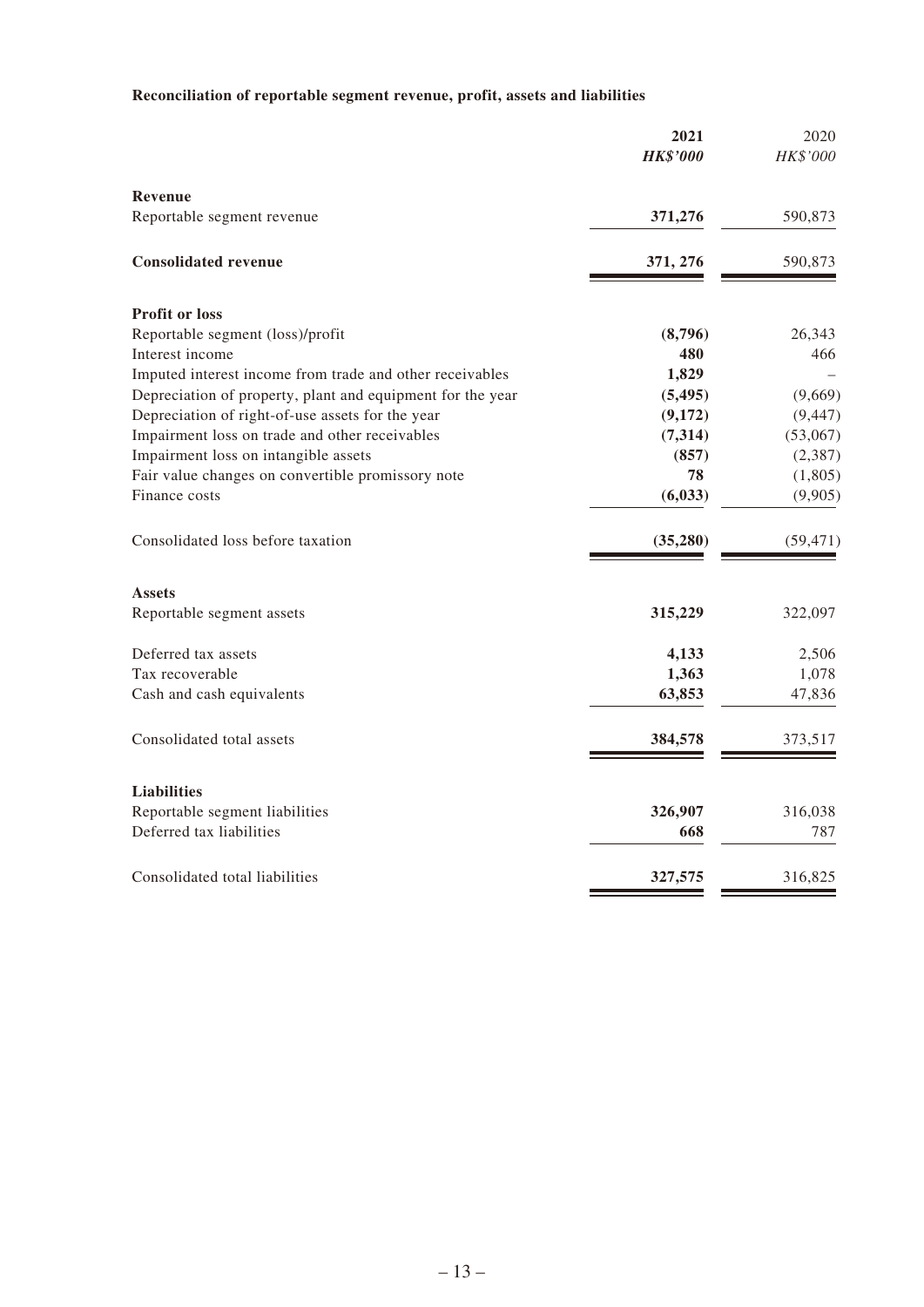#### **Geographic information**

The following table sets out information about the geographical location of (i) the Group's revenue from external customers and (ii) the Group's property, plant and equipment, intangible assets, convertible promissory note (for 2020), right-of-use assets, deferred tax assets, goodwill and other receivables (noncurrent portion) ("specified non-current assets"). The geographical location of customers is based on the location at which the services were provided or the goods delivered. The geographical location of the specified non-current assets is based on the physical location of the asset, in the case of other than prepaid insurance premium, and the location to which they are managed, in the case of intangible assets.

|                               | <b>Revenue from</b><br>external customers |                 | <b>Specified</b><br>non-current assets |          |  |
|-------------------------------|-------------------------------------------|-----------------|----------------------------------------|----------|--|
|                               |                                           |                 |                                        |          |  |
|                               | 2021                                      | 2020            | 2021                                   | 2020     |  |
|                               | <b>HK\$'000</b>                           | <b>HK\$'000</b> | <b>HK\$'000</b>                        | HK\$'000 |  |
| Hong Kong (place of domicile) |                                           |                 | 46,003                                 | 39,180   |  |
| <b>USA</b>                    | 349,453                                   | 530,309         |                                        |          |  |
| Italy                         | 18,899                                    | 53,919          |                                        |          |  |
| UK.                           | 1,850                                     | 1,871           |                                        |          |  |
| <b>PRC</b>                    |                                           | 266             | 17,938                                 | 22,851   |  |
| Sri Lanka                     |                                           |                 | 58,537                                 | 61,214   |  |
| Others (Note)                 | 1,074                                     | 4,508           |                                        |          |  |
|                               | 371,276                                   | 590,873         | 122,478                                | 123,245  |  |

*Note:* Others mainly includes Japan, Spain and Canada.

#### **Information about major customers**

Revenue attributed from customers that accounted for 10% or more of the Group's total revenue for the years ended 31 March 2021 and 2020 is as follows:

|            | 2021<br><b>HK\$'000</b> | 2020<br>HK\$'000 |
|------------|-------------------------|------------------|
| Customer A | 277,352                 | 369,990          |
| Customer B | N/A                     | 131,212          |
| Customer C | 37,539                  | N/A              |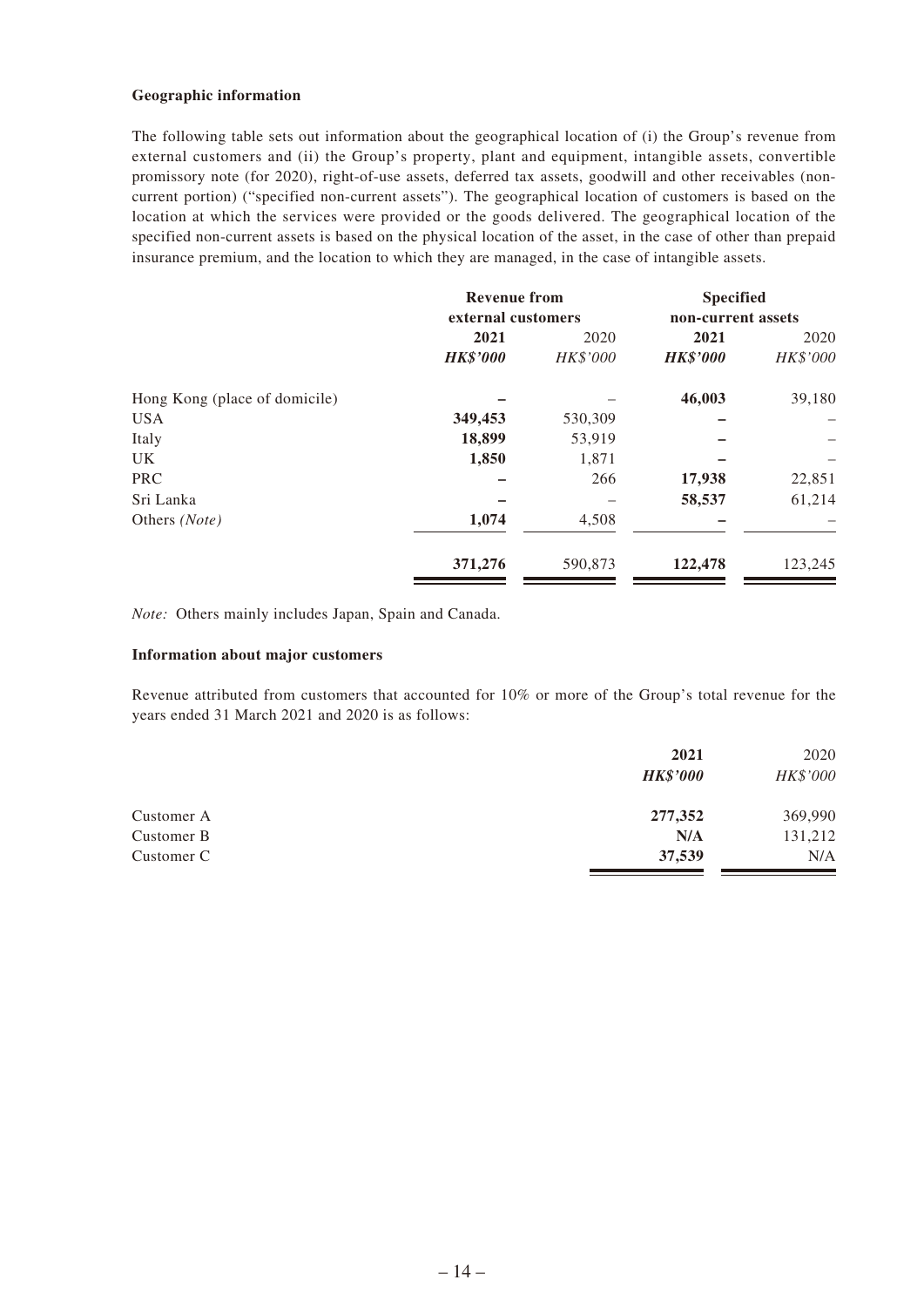#### **6. REVENUE**

#### **Disaggregation of revenue**

Disaggregation of revenue from contracts with customers by significant category of revenue is as follows:

|                                                                       | 2021            | 2020     |
|-----------------------------------------------------------------------|-----------------|----------|
|                                                                       | <b>HK\$'000</b> | HK\$'000 |
| Revenue from contracts with customers<br>within the scope of HKFRS 15 |                 |          |
| Sales of garments                                                     | 371,112         | 590,034  |
| Licensing and related income                                          | 164             | 839      |
|                                                                       | 371,276         | 590,873  |
| <b>Major products and services</b>                                    |                 |          |
| Outerwear                                                             | 151,776         | 268,866  |
| <b>Bottoms</b>                                                        | 140,194         | 198,621  |
| Tops                                                                  | 36,553          | 43,042   |
| Others (Note)                                                         | 42,753          | 80,344   |
|                                                                       | 371,276         | 590,873  |
| Timing of revenue recognition:                                        |                 |          |
| At a point in time                                                    | 371,112         | 590,034  |
| Transferred over time                                                 | 164             | 839      |
|                                                                       | 371,276         | 590,873  |

*Note:* Others mainly include dresses, suits, gown, scarf, jumpsuits, vests and licensing income.

The Group's revenue represents the net invoiced value of goods sold and licensing income which recognised in accordance with accounting policy.

The following table provides information about trade receivables from contracts with customers.

|                                         | 2021<br><b>HK\$'000</b> | 2020<br>HK\$'000 |
|-----------------------------------------|-------------------------|------------------|
| Trade receivables, net <i>(Note 13)</i> | 142,603                 | 137,323          |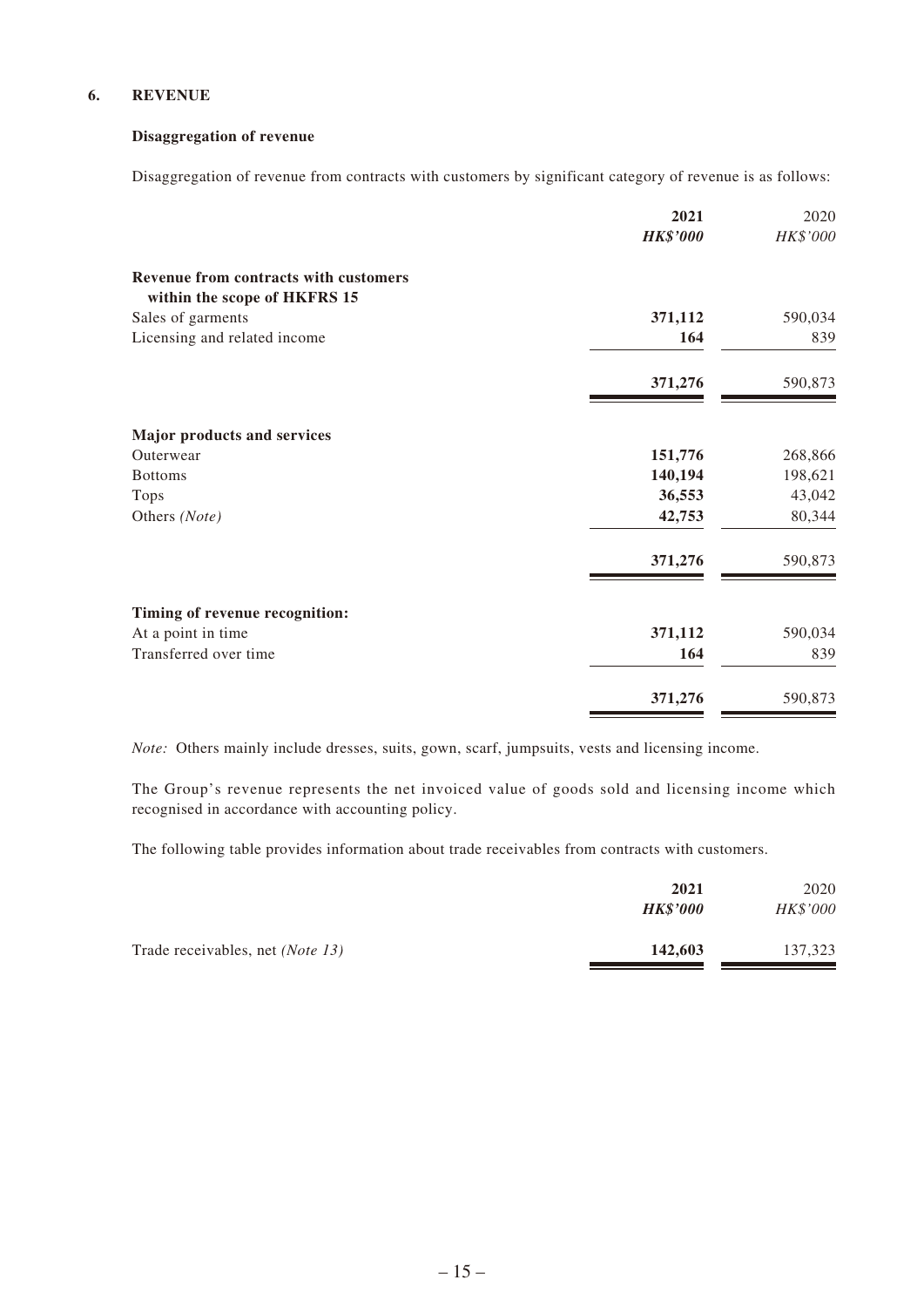#### **7. OTHER REVENUE**

|                                                          | 2021            | 2020            |
|----------------------------------------------------------|-----------------|-----------------|
|                                                          | <b>HK\$'000</b> | <b>HK\$'000</b> |
| Bank interest income                                     | 132             | 466             |
| Sample sales income                                      | 1,873           | 2,874           |
| Claims income                                            | 1,131           | 424             |
| Government grants ( <i>Note i</i> )                      | 5,041           | 66              |
| Interest income from convertible promissory note         | 348             |                 |
| Imputed interest income from trade and other receivables | 1,829           |                 |
| COVID-19-related rent concession                         | 1,000           |                 |
| Others                                                   | 159             |                 |
|                                                          | 11,513          | 3,830           |

*Note:*

(i) For the year ended 31 March 2021, the Group applied for government support programs introduced in response to the COVID-19 pandemic. Included in profit or loss is HK\$4,267,000 (2020: Nil) of government grants obtained relating to supporting the payroll of the Group's employees from the Hong Kong Government. The Group has elected to present this government grant separately, rather than reducing the related expense. The Group had to commit to spending the assistance on payroll expenses, and not to reduce employee head count below prescribed levels for a specified period of time. The Group does not have any unfulfilled obligations relating to this program. In addition, the Group received grants from the PRC local government authority amounted to RMB639,500 (approximately HK\$708,000) (2020: Nil) as subsidies for Group's employee training. There were no restrictions with the use of such government grants.

#### **8. OTHER GAINS AND LOSSES, NET**

The Group's other gains and losses, net, recognised during the reporting period are as follows:

|                                                          | 2021            | 2020            |
|----------------------------------------------------------|-----------------|-----------------|
|                                                          | <b>HK\$'000</b> | <i>HK\$'000</i> |
| Impairment of intangible assets                          | (857)           | (2,387)         |
| (Loss)/gain on disposal of property, plant and equipment | (10)            | 169             |
| Fair value changes on prepaid insurance premium          | 278             | (390)           |
| Fair value changes on convertible promissory note        | 78              | (1,805)         |
| Gain on early termination of a lease                     | 27              |                 |
| Exchange (loss)/gains, net                               | (2, 471)        | 915             |
| Others                                                   | 1,001           |                 |
|                                                          | (1.954)         | (3, 498)        |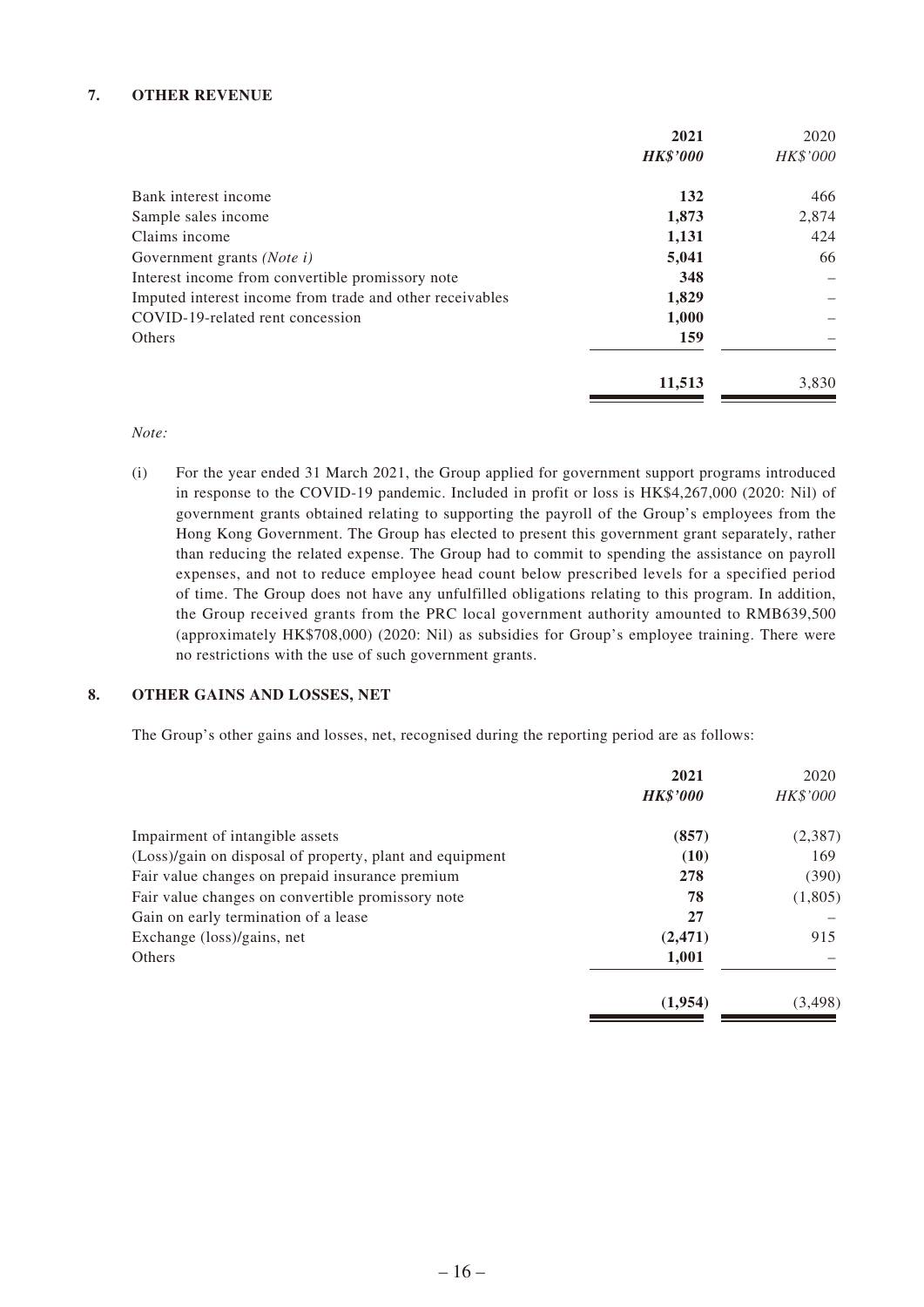#### **9. LOSS BEFORE INCOME TAX**

The Group's operating loss is arrived at after charging/(crediting):

|                                                                     | 2021            | 2020     |
|---------------------------------------------------------------------|-----------------|----------|
|                                                                     | <b>HK\$'000</b> | HK\$'000 |
| Auditor's remuneration                                              | 1,130           | 1,180    |
| Depreciation charges:                                               |                 |          |
| - property, plant and equipment ( <i>Note</i> $(i)$ )               | 5,495           | 9,669    |
| $-$ right-of-use assets                                             | 9,172           | 9,447    |
| Fair value changes on prepaid insurance premium                     | (278)           | 390      |
| Fair value changes on convertible promissory note                   | (78)            | 1,805    |
| Impairment of intangible assets                                     | 857             | 2,387    |
| Expected credit loss recognised on trade and other receivables, net | 7,314           | 53,067   |
| Cost of inventories recognised as expense $(Note (ii))$             | 327,427         | 479,501  |
| Short-term leases expenses                                          | 298             | 404      |
| Employee costs ( <i>Note</i> ( <i>iii</i> ))                        | 105,316         | 143,472  |

*Notes:*

- (i) Depreciation charges of HK\$2,947,000 (2020: HK\$6,805,000) included in direct operating costs and HK\$2,548,000 (2020: HK\$2,864,000) included in general and administrative expenses.
- (ii) Cost of inventories recognised as expense includes HK\$80,488,000 (2020: HK\$130,093,000) of subcontracting charge, depreciation, amortisation charges, staff cost and manufacturing overhead, which are also included in the respective total amounts disclosed above for each type of expenses.
- (iii) Employee costs of HK\$60,004,000 (2020: HK\$\$79,025,000) included in direct operating costs; HK\$14,288,000 (2020: HK\$19,585,000) included in selling and distribution costs; and HK\$31,024,000 (2020: HK\$44,862,000) included in general and administrative expenses.

#### **10. INCOME TAX CREDIT**

The amount of income tax credit in the consolidated statements of profit or loss and other comprehensive income represents:

|                                  | 2021            | 2020     |
|----------------------------------|-----------------|----------|
|                                  | <b>HK\$'000</b> | HK\$'000 |
| Hong Kong profits tax            |                 |          |
| - Current taxation               |                 |          |
| - Under provision in prior years |                 | 663      |
|                                  |                 | 663      |
| Overseas profits tax             |                 |          |
| - Current taxation               |                 | 94       |
| - Over provision in prior years  | (273)           | (213)    |
|                                  | (273)           | (119)    |
| Deferred tax                     |                 |          |
| - Current year                   | (1,754)         | (1, 377) |
| Income tax credit                | (2,027)         | (833)    |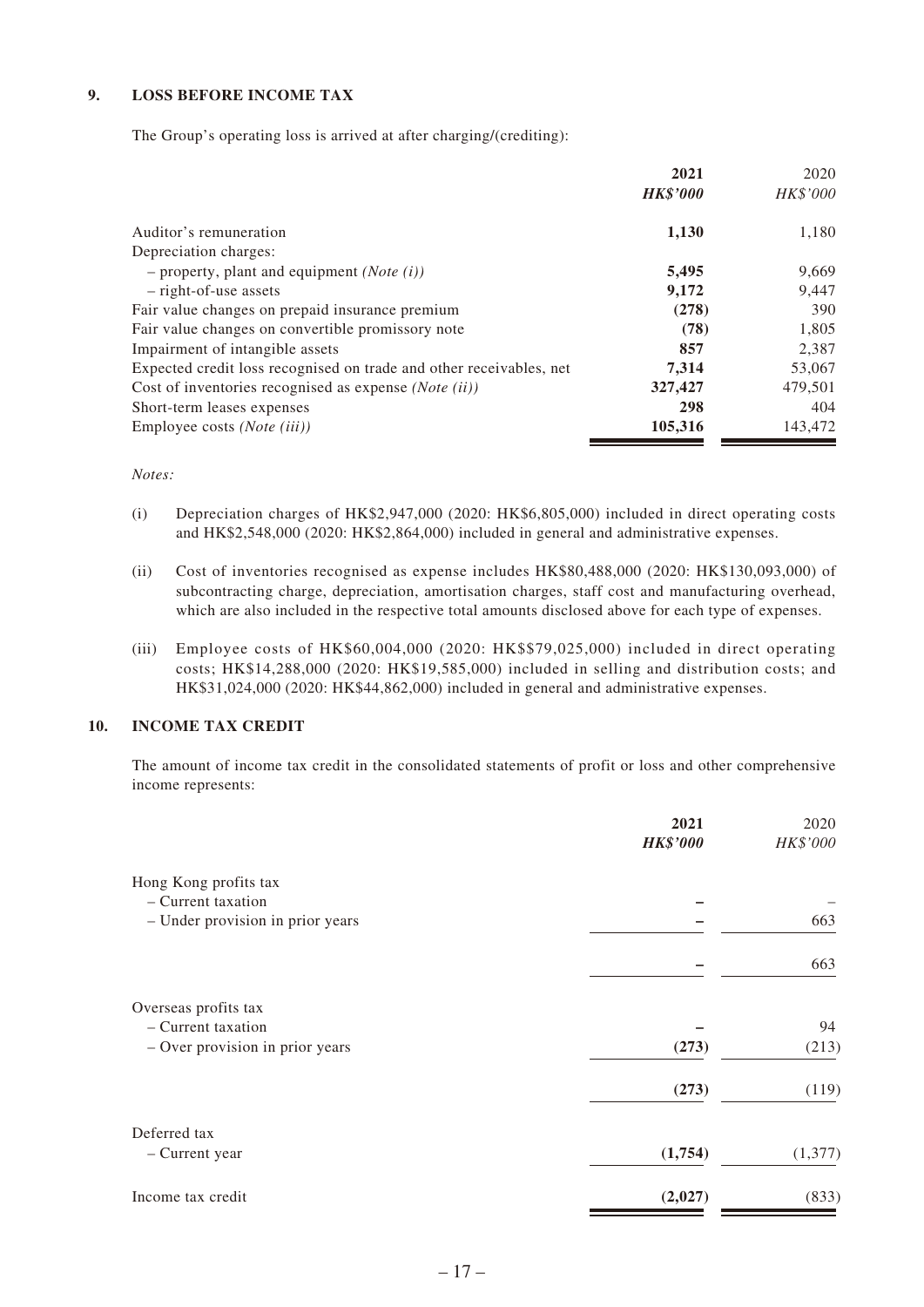The Group is subject to income tax on an entity basis on profits arising in or derived from the tax jurisdictions in which members of the Group are domiciled and operate. Pursuant to the rules and regulations of the Cayman Islands, the Company incorporated in the Cayman Islands is not subject to any income tax.

For the year, Hong Kong profits tax for the Hong Kong subsidiaries has been provided at the rate of 16.5% (2020: 16.5%) on the estimated assessable profits. A HK subsidiary of the Group has been entitled to a tax concession that 50% of the profits on the transactions made with a PRC subsidiary of the Group under the relevant contract processing arrangement are not taxable. Under the two-tiered profits tax rates regime, the first HK\$2 million of profits of the qualifying group entity will be taxed at 8.25%, and profits above HK\$2 million will be taxed at 16.5%. The profits of group entities not qualifying for the two-tiered profits tax rates regime will continue to be taxed at a flat rate of 16.5%.

Pursuant to the income tax rules and regulations of the PRC, the provision for PRC Enterprise Income Tax ("EIT") of the subsidiary of the Group is calculated based on the statutory tax rate of  $25\%$  (2020:  $25\%$ ) on the assessable profits for the year.

The provision for Sri Lanka Corporate Income Tax is based on the statutory rate of 14% (2020: 14%) of the assessable profit of the Sri Lanka subsidiaries of the Group for the year as determined in accordance with the Sri Lanka's Inland Revenue Act No. 10 of 2006 which was effective on 31 March 2006.

The income tax credit for the year can be reconciled to the loss before income tax expense per the consolidated statement of profit or loss and other comprehensive income as follows:

|                                                        | 2021<br><b>HK\$'000</b> | 2020<br>HK\$'000 |
|--------------------------------------------------------|-------------------------|------------------|
| Loss before income tax                                 | (35,280)                | (59, 471)        |
| Tax calculated at the profit tax rate of 16.5%         |                         |                  |
| applicable to profits                                  | (5,821)                 | (9,813)          |
| Effect of different tax rates of subsidiaries          |                         |                  |
| operating in other countries                           | (489)                   | (91)             |
| Tax effect of expenses not deductible for tax purposes | 3,947                   | 2,248            |
| Tax effect of revenue not taxable for tax purposes     | (1,016)                 | (306)            |
| (Over)/under provision in respect of prior years       | (273)                   | 450              |
| Tax effect of temporary difference not recognised      | (28)                    | 1,198            |
| Tax effect of tax losses not recognised                | 2,540                   | 6,084            |
| Utilisation of tax losses previously not recognised    | (887)                   | (603)            |
| Income tax credit                                      | (2,027)                 | (833)            |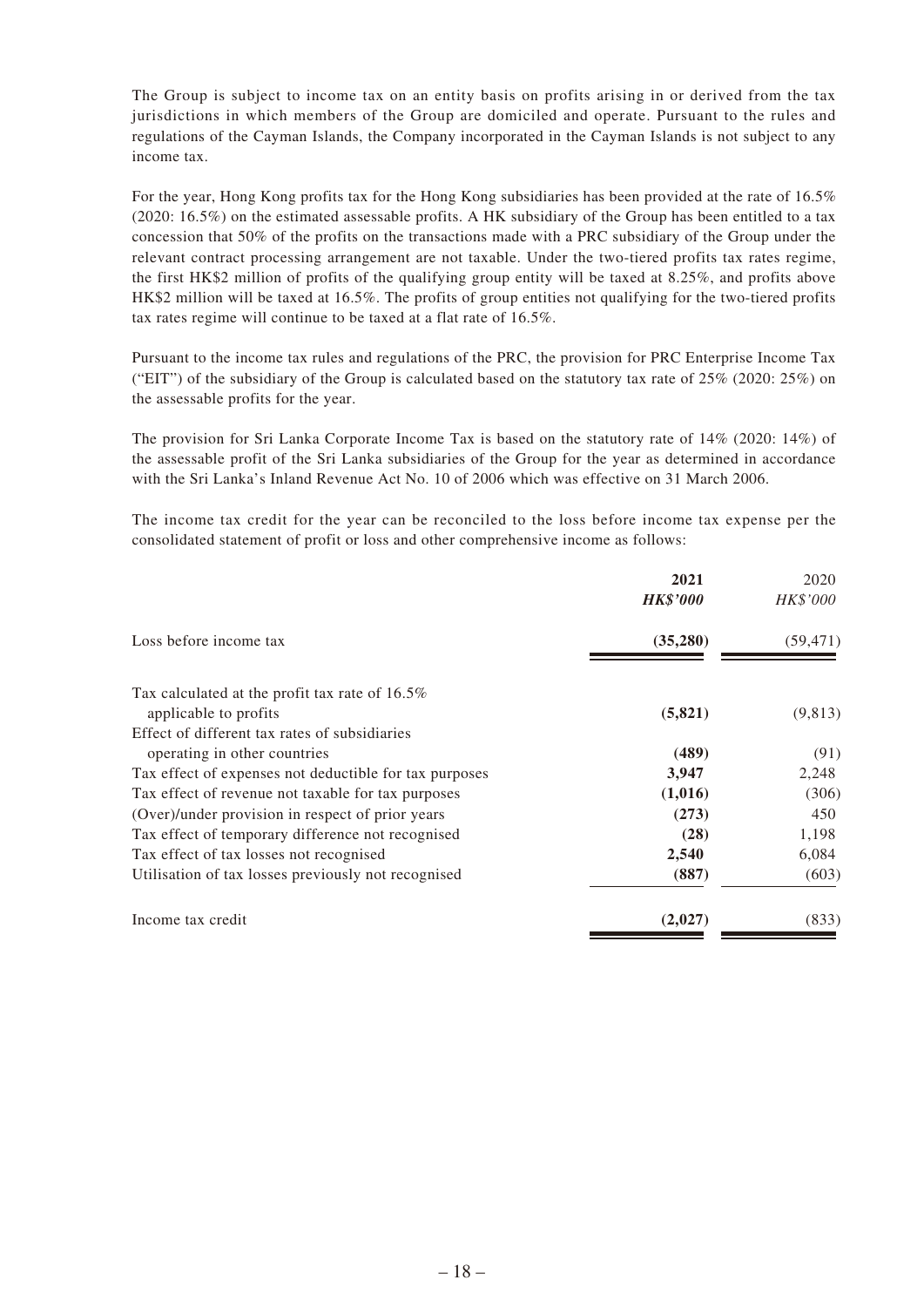#### **11. LOSS PER SHARE**

The calculation of basic and diluted loss per share attributable to owners of the Company is based on the following data:

| 2021<br><b>HK\$'000</b> | 2020<br>HK\$'000 |
|-------------------------|------------------|
|                         |                  |
| (33,253)                | (58, 638)        |
| 2021<br>2000            | 2020<br>'000'    |
|                         | 800,000          |
|                         | 800,000          |

The computation of basic loss per share for the year ended 31 March 2021 is based on the loss attributable to ordinary equity shareholders of the Company of HK\$33,253,000 (2020: HK\$58,638,000) and the weighted average of 800,000,000 ordinary shares (2019: 800,000,000 ordinary shares) during the year.

The Company did not have any dilutive potential ordinary shares in issue for both 2021 and 2020.

#### **12. DIVIDEND**

The Board of directors do not recommend the payment of final dividend for the years ended 31 March 2021 and 2020.

#### **13. TRADE AND OTHER RECEIVABLES**

|                                                   | 2021<br><b>HK\$'000</b> | 2020<br>HK\$'000 |
|---------------------------------------------------|-------------------------|------------------|
| Trade receivables                                 | 159,523                 | 190,085          |
| Less: Loss allowances on trade receivables        | (16,920)                | (52, 762)        |
| Trade receivables, net (Note 6)                   | 142,603                 | 137,323          |
| Prepayments                                       | 2,491                   | 3,534            |
| Other receivables (Note)                          | 20,764                  | 17,285           |
| Utilities and sundry deposits                     | 1,650                   | 1,687            |
|                                                   | 24,905                  | 22,506           |
| Less: Loss allowances on other receivables (Note) | (6, 523)                | (1,098)          |
|                                                   | 18,382                  | 21,408           |
|                                                   | 160,985                 | 158,731          |
| Non-current                                       | 11,596                  |                  |
| Current                                           | 149,389                 | 158,731          |
|                                                   | 160,985                 | 158,731          |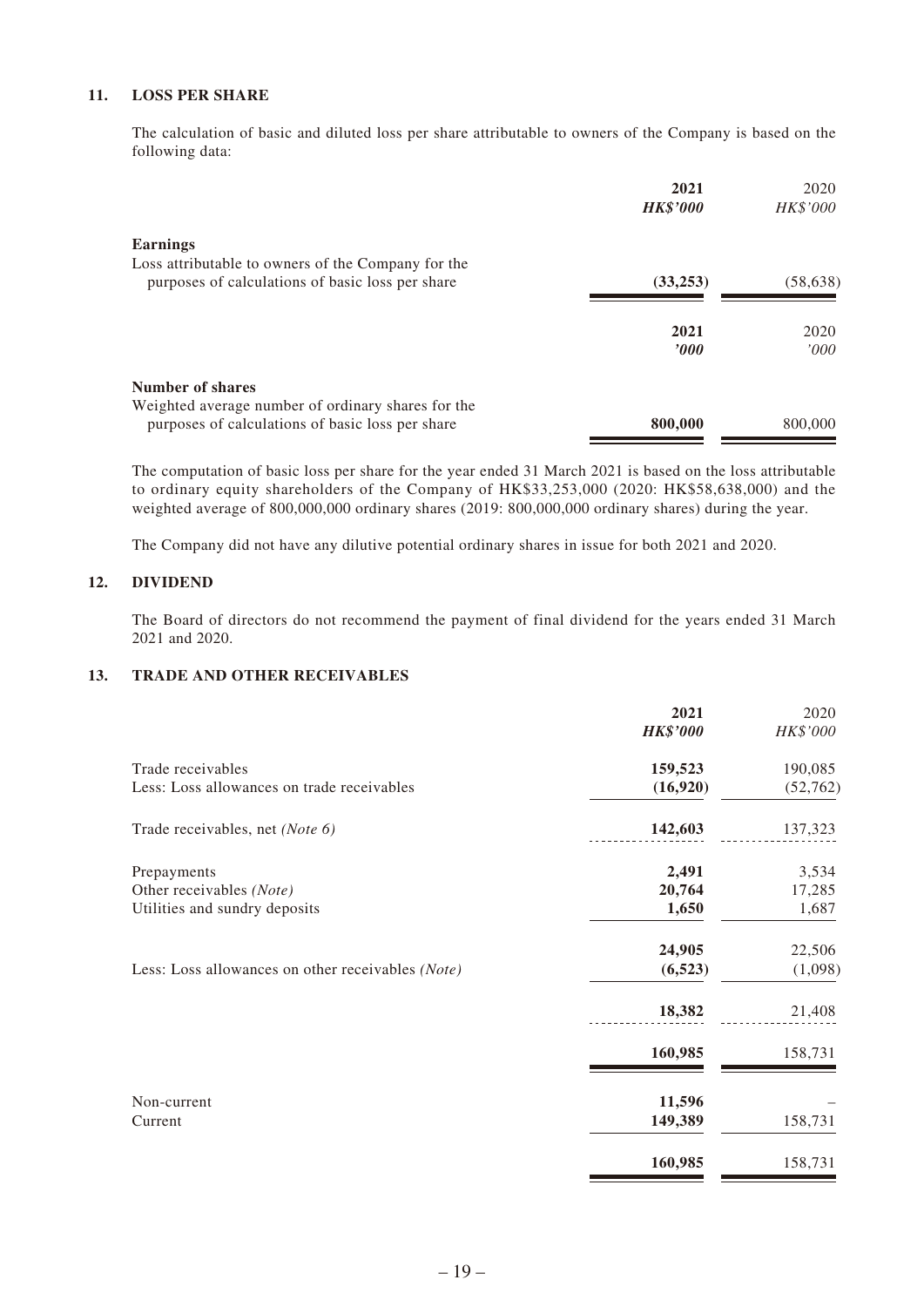*Note:* Included in other receivables, an amount of HK\$19,820,000 (equivalent to US\$2,555,000) (2020: HK\$16,921,000) is due from a non-related company which is a customer and the convertible note holder of the Group which has good business relationship with the Group as at 31 March 2021.

Loss allowance for ECL of HK\$6,523,000 (2020: HK\$1,098,000) that has been recognised for other receivables under ECL model as at 31 March 2021.

The amount is unsecured, interest free and repayable on demand, except for an amount of HK\$11,596,000 (2020: Nil), the directors expect it will not be repaid within twelve months.

The ageing analysis of trade receivables, net of loss allowances at the end of reporting period, based on the invoice date, is as follows:

|                  | 2021            | 2020     |
|------------------|-----------------|----------|
|                  | <b>HK\$'000</b> | HK\$'000 |
| $0 - 30$ days    | 27,775          | 38,026   |
| $31-90$ days     | 59,919          | 57,511   |
| 91-180 days      | 4,669           | 30,511   |
| $181 - 365$ days | 26,626          | 5,254    |
| Over 365 days    | 23,614          | 6,021    |
|                  | 142,603         | 137,323  |

The credit period granted to trade debtors ranges 0-90 days from the invoice dates. No significant change in the gross carrying amounts of trade receivable during the year contributed to changes in the loss allowance.

#### **14. TRADE, BILLS AND OTHER PAYABLES**

|                             | 2021<br><b>HK\$'000</b> | 2020<br>HK\$'000 |
|-----------------------------|-------------------------|------------------|
| Trade payables              | 23,935                  | 21,644           |
| Bills payables              | 37,941                  | 30,544           |
| Other payables and accruals | 14,761                  | 13,421           |
|                             | 76,637                  | 65,609           |

Bills payables have to be settled within three months from the date of issue.

The ageing analysis of trade payables based on invoice date are as follows:

|               | 2021            | 2020     |
|---------------|-----------------|----------|
|               | <b>HK\$'000</b> | HK\$'000 |
| $0-30$ days   | 18,473          | 16,843   |
| $31-90$ days  | 4,806           | 3,554    |
| $91-365$ days | 245             | 1,244    |
| Over 365 days | 411             | 3        |
|               | 23,935          | 21,644   |

Credit terms granted by the suppliers are generally 0–90 days. All amounts have short maturity periods on their inception and hence the carrying amounts of trade and other payables are considered to be a reasonable approximation to their fair values.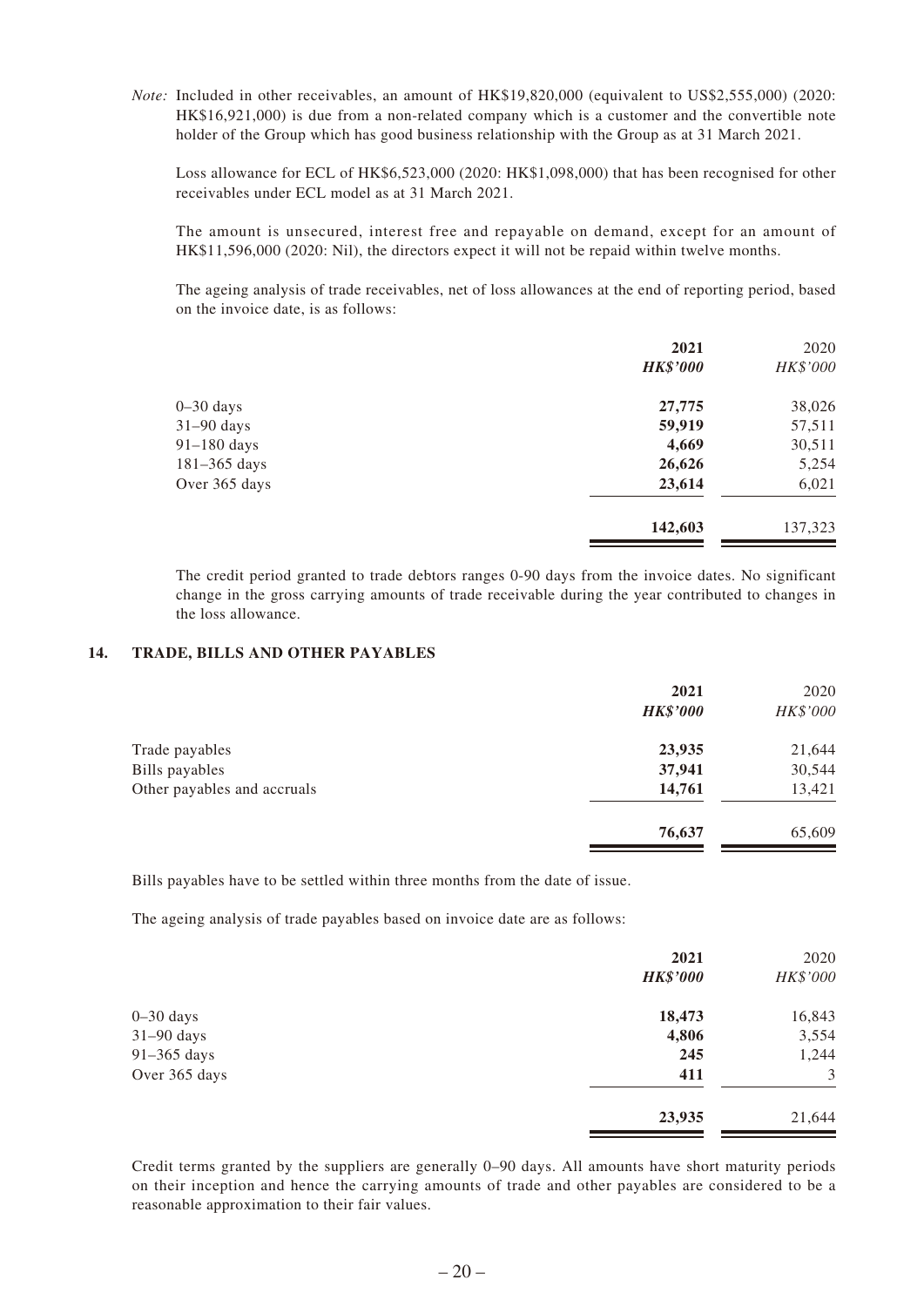#### **15. LEASES**

The Group's right-of-use assets represent the use of leasehold land and properties as its production factory and administrative offices through tenancy agreements, comprise only fixed payments over the lease terms.

#### **Right-of-use assets**

|                                       | Leasehold |                   |              |
|---------------------------------------|-----------|-------------------|--------------|
|                                       | land      | <b>Properties</b> | <b>Total</b> |
|                                       | HK\$'000  | HK\$'000          | HK\$'000     |
| At 1 April 2019                       | 23,329    | 22,646            | 45,975       |
| Additions                             |           | 1,646             | 1,646        |
| Depreciation                          | (580)     | (8, 867)          | (9, 447)     |
| Exchange realignment                  | 80        | (716)             | (636)        |
| At 31 March 2020 and 1 April 2020     | 22,829    | 14,709            | 37,538       |
| Effect of modification to lease terms |           | 2,940             | 2,940        |
| Early termination of a lease          |           | (222)             | (222)        |
| Depreciation                          | (580)     | (8,592)           | (9,172)      |
| Exchange realignment                  |           | 237               | 237          |
| At 31 March 2021                      | 22,249    | 9,072             | 31,321       |

The analysis of the net book value of right-of-use assets by class of underlying asset is as follows:

|                                                                | As at 31 March  |          |
|----------------------------------------------------------------|-----------------|----------|
|                                                                | 2021            | 2020     |
|                                                                | <b>HK\$'000</b> | HK\$'000 |
| Leasehold land leased for own use, carried at depreciated cost | 22,249          | 22,829   |
| Properties leased for own use, carried at depreciated cost     | 9,072           | 14,709   |
|                                                                | 31,321          | 37,538   |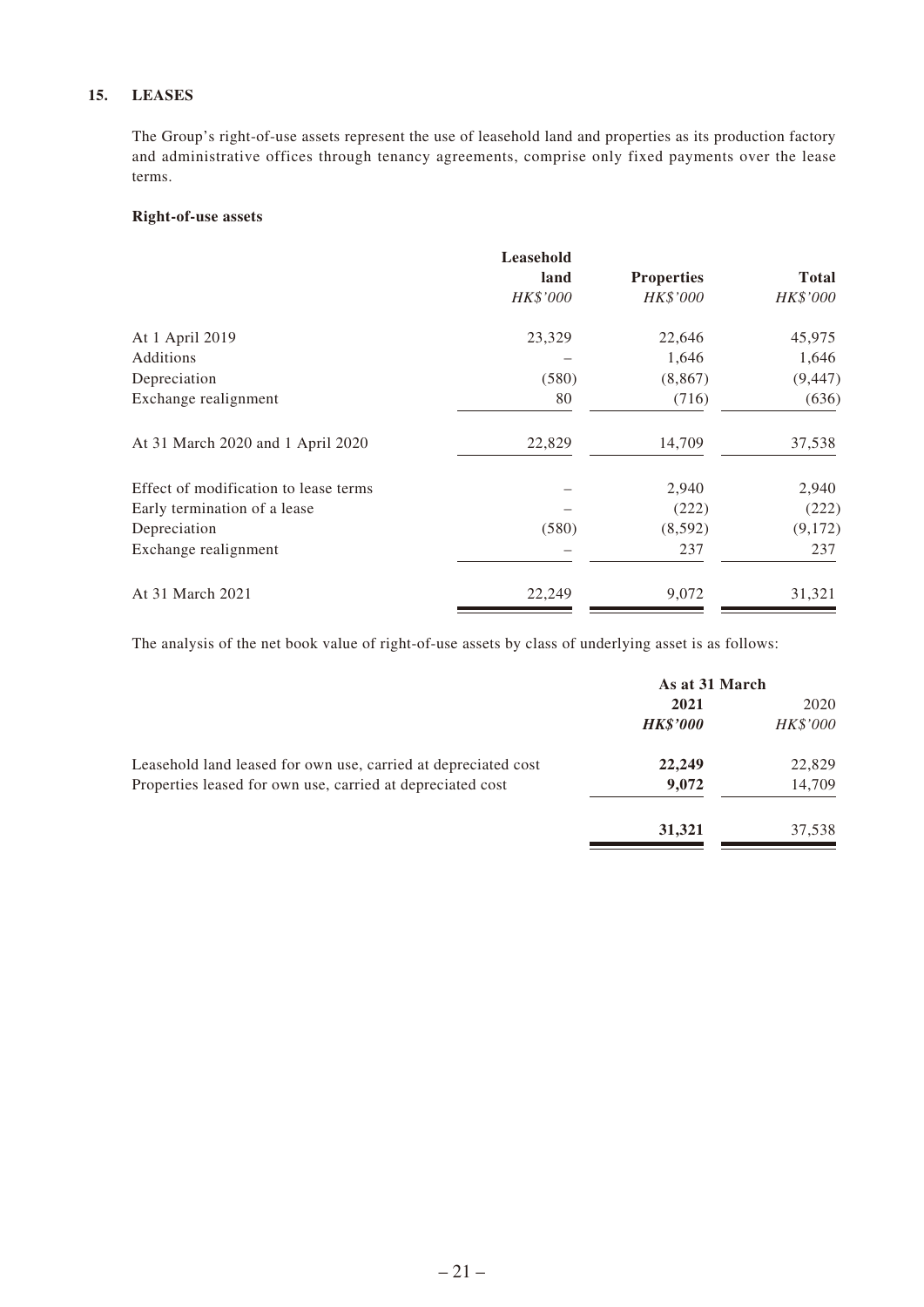#### **Lease Liabilities**

|                                          | <b>Properties</b> |
|------------------------------------------|-------------------|
|                                          | <i>HK\$'000</i>   |
| At 1 April 2019                          | 23,280            |
| Additions                                | 1,646             |
| Interest expense                         | 1,057             |
| Lease payments                           | (9,735)           |
| Exchange realignment                     | (726)             |
| At 31 March 2020 and 1 April 2020        | 15,522            |
| Effect of modification to lease terms    | 2,940             |
| Early termination of a lease             | (249)             |
| Interest expense                         | 698               |
| Lease payments                           | (8,617)           |
| COVID-19-related rent concessions (Note) | (1,000)           |
| Exchange realignment                     | 252               |
| At 31 March 2021                         | 9,546             |

*Note:* The Group has received rent concessions from lessors due to COVID-19 pandemic in the form of rent relief (e.g. reductions in rent contractually due under the terms of lease agreements). As disclosed in Note 2(a), the Group has elected to apply the practical expedient introduced by the amendment to HKFRS 16 to all rent concessions that satisfy the criteria. All of the rent concessions entered into during the year ended 31 March 2021 satisfy the criteria to apply the practical expedient. The application of the practical expedient has resulted in the reduction of total lease liabilities of HK\$1,000,000. The effect of this reduction has been recorded in profit or loss in the period in which the event or condition that triggers those payments occurs.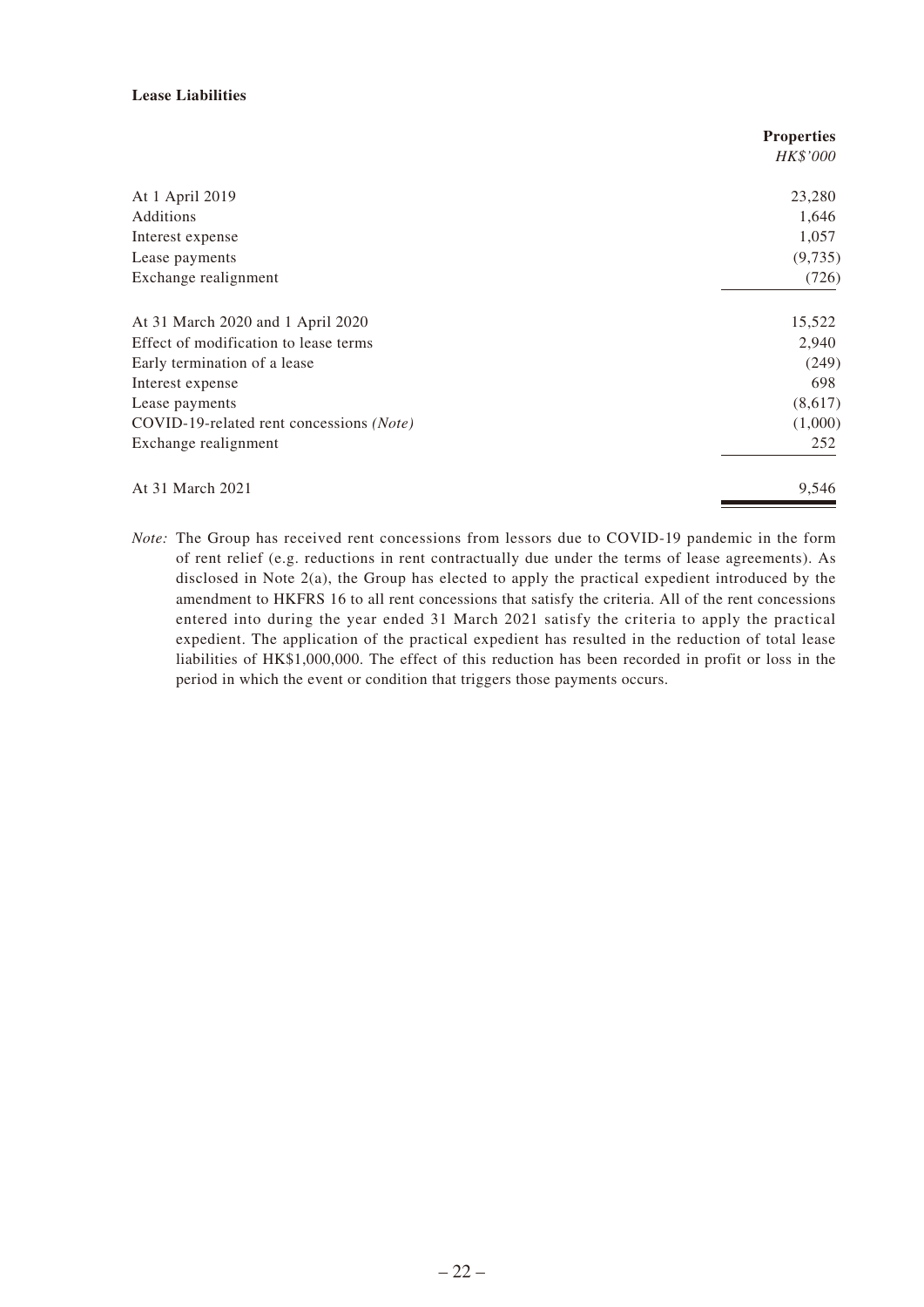Future lease payments are due as follows:

|                                            | <b>Minimum</b> |                 | <b>Present value</b><br>of minimum |
|--------------------------------------------|----------------|-----------------|------------------------------------|
|                                            | lease payments | <b>Interest</b> | lease payments                     |
|                                            | HK\$'000       | HK\$'000        | HK\$'000                           |
| <b>31 March 2021</b>                       |                |                 |                                    |
| Within one year                            | 6,607          | 378             | 6,229                              |
| Later than one year but within two years   | 601            | 242             | 359                                |
| Later than two years but within five years | 1,525          | 603             | 922                                |
| Over five years but within twenty years    | 7,451          | 5,415           | 2,036                              |
|                                            | 16,184         | 6,638           | 9,546                              |
| <b>31 March 2020</b>                       |                |                 |                                    |
| Within one year                            | 9,302          | 676             | 8,626                              |
| Later than one year but within two years   | 3,966          | 338             | 3,628                              |
| Later than two years but within five years | 1,644          | 649             | 995                                |
| Over five years but within twenty years    | 7,871          | 5,598           | 2,273                              |
|                                            | 22,783         | 7,261           | 15,522                             |

The present value of future lease payments is analysed as:

| As at           | As at    |
|-----------------|----------|
| 31 March        | 31 March |
| 2021            | 2020     |
| <b>HK\$'000</b> | HK\$'000 |
| 6,229           | 8,626    |
| 3,317           | 6,896    |
| 9,546           | 15,522   |
|                 |          |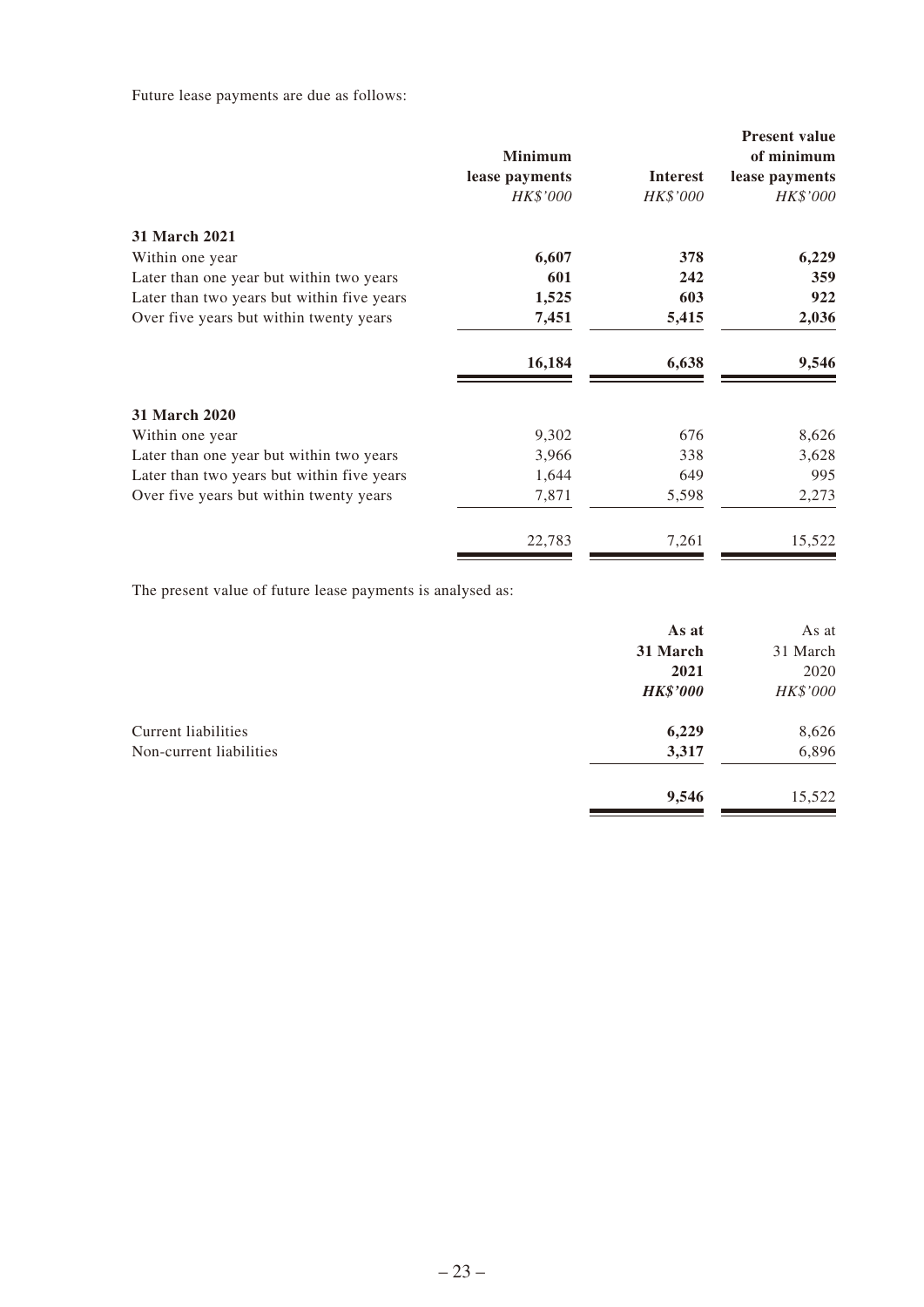# **MANAGEMENT DISCUSSION AND ANALYSIS**

# **COMPANY BACKGROUND**

Sterling Group Holdings Limited (the "Company") together with its subsidiaries (the "Group") is an apparel manufacturer headquartered in Hong Kong providing a one-stop apparel manufacturing solution for its customers. The Group manufactures a wide range of apparel products such as outerwear, bottoms, tops and other products. The majority of the customers are international apparel brands that are headquartered in the U.S. and certain European countries such as the U.K. with their products sold around the world. In particular, the Group has established a long standing relationship with its largest customer who is an international apparel brand headquartered in the U.S. since the 1990s. In recent years, the Group has actively diversified its customer base and product portfolio having secured several new customers, including a high-end fashion brand from U.S., a well-known U.K. luxury brand and an American retailer business outfitters division supplying flight crew uniforms for U.S. airlines. In March 2020, the Group has entered into a direct vendor agreement with a company listed on the NASDAQ Capital Market pursuant to which the Group has become the exclusive supplier of apparel products under its proprietary brands for five years.

As at 31 March 2021, the Group owned three production facilities; one located in the PRC and two, in Sri Lanka. The Group has also outsourced its production to an approved group of factories in the Philippines since 2012. The Company was successfully listed on the Main Board of the Stock Exchange of Hong Kong Limited ("SEHK") on 19 October 2018.

### **BUSINESS REVIEW**

# **Financial Overview**

In early 2020, the coronavirus disease 2019 ("COVID-19") began causing severe disruptions to the supply chain across Asian countries, as many garment factories, fabric mills and accessories factories were shut down. By late March 2020, many states in the U.S. implemented lockdown of businesses and schools, stay-at-home orders and travel restrictions. Business bankruptcies, shop closures and layoffs in countless companies were widespread. One of the major customers of the Group filed Chapter 11 protection on 4 May 2020. The airlines uniform orders quickly dried up as nearly all flights were grounded. In the second quarter of 2020, the economy plunged into the sharpest and deepest recession since the depression in the U.S.

For the year ended 31 March 2021 (the "Year under Review"), the Group's revenue decreased by about 37.2% to approximately HK\$371,276,000 from approximately HK\$590,873,000 for the year ended 31 March 2020 as a result of customers promptly reducing their orders for both the Fall/Winter season in 2020 and Spring/Summer 2021. The gross profit margin of the Group decreased from 18.8% for the year ended 31 March 2020 to 11.8% for the Year under Review mainly due to lockdown of the Company's factories in first quarter and second quarter intermittently.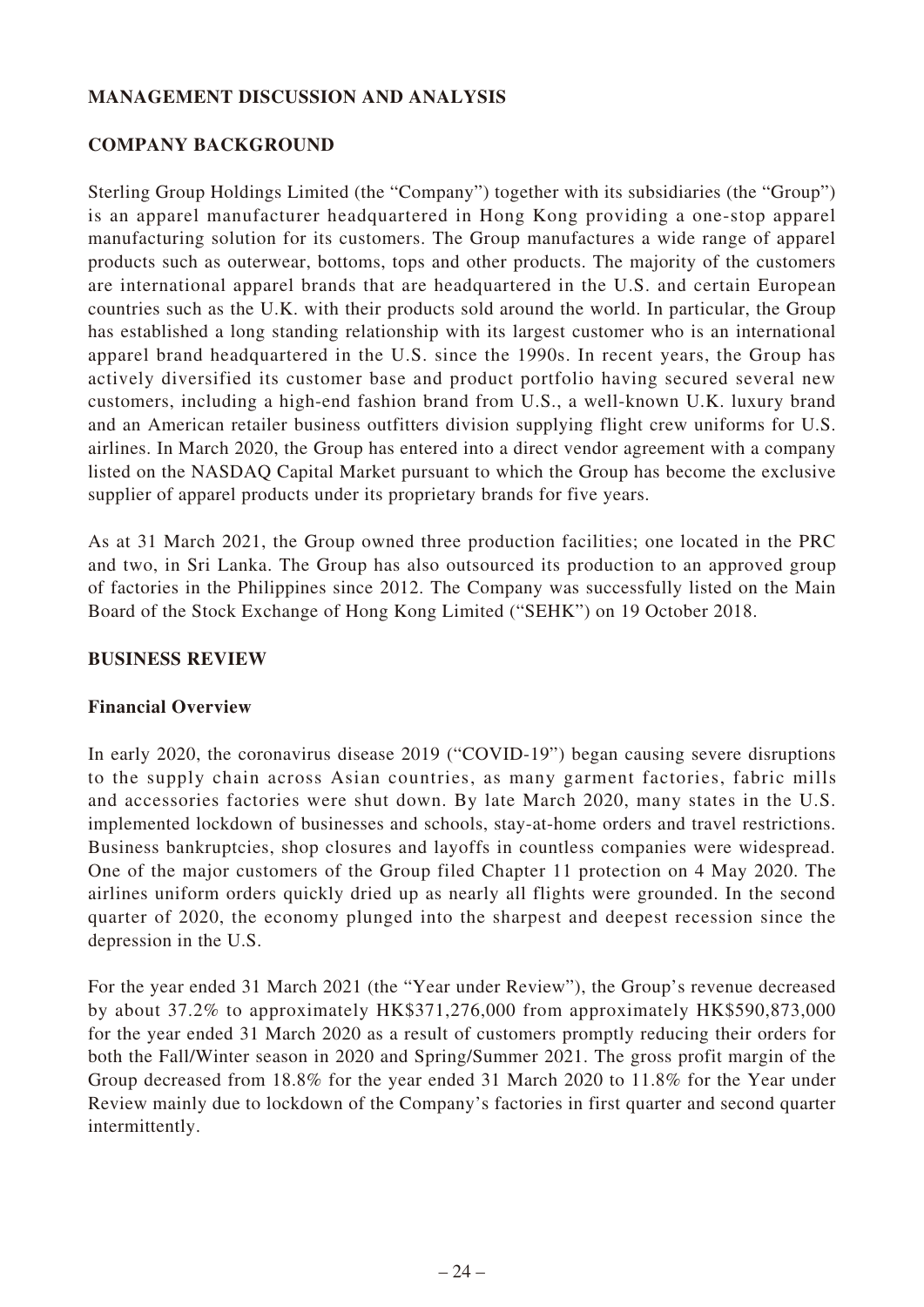The loss for the Year under Review amounted to approximately HK\$33,253,000 (2020: loss approximately HK\$58,638,000). As a result of the cost control measures implemented during the Year under Review, the Group's general and administrative expenses decreased by approximately HK\$18,861,000 comparing with that for the year ended 31 March 2020. Also, the significant loss for the year ended 31 March 2020 was attributable to the exceptionally large expected credit loss on trade and other receivables of approximately HK\$53,067,000 (largely due to the largest customer filing for Chapter 11 reorganisation) while that for the Year under Review amounted to HK\$7,314,000, as a result of much slower settlement of receivables of a customer impacted by COVID-19.

The EBITDA for the Year under Review was loss of approximately HK\$14,580,000, compared with loss of approximately HK\$30,450,000 for the year ending 31 March 2020.

# **DIVIDEND**

The Company did not recommend the declaration of final dividend for the year ended 31 March 2021 (2020: Nil).

# **Sales by Product Categories**

The Group's apparel products can generally be divided into four categories, namely (i) outerwear (which includes mainly jackets, coats and blazers and are chiefly made from wool and wool blend), (ii) bottoms (which include pants, shorts and skirts, and are chiefly made from cotton, wool and wool blend), (iii) tops (which include mainly shirts, blouses and tank tops, and are chiefly made from cotton, polyester, triacetate, and lyocell) and (iv) other products (which include mainly dresses, suits, gown scarf, jumpsuits, vests and masks, and are chiefly made of cotton, wool and wool blend).

During the Year, the sales volume of the Group amounted to approximately 2,048,000 pieces of finished apparel products (2020: approximately 2,750,600 pieces). The decrease in sales volume is mainly attributable to the sharply reduced orders for the Fall/Winter season in response to the COVID-19 contraction in consumer spending. The sales volume of bottoms and outerwear decreased by approximately 13.3% and 53.0% from approximately 1,372,100 and 869,400 pieces for the year ended 31 March 2020 to approximately 1,189,700 and 408,600 pieces for the Year under Review respectively. The average selling price per piece of outerwear, bottoms, tops and others amounted to approximately HK\$373.7, HK\$117.8, HK\$246.8 and HK\$149.4 respectively for the Year under Review and approximately HK\$309.3, HK\$144.8, HK\$218.4 and HK\$259.5 respectively for the year ended 31 March 2020.

# **Other Revenue**

Other revenue for the Year under Review was approximately HK\$11,513,000 (2020: HK\$3,830,000). The increase was attributable to government grants of approximately HK\$5,041,000 mainly from the Hong Kong Government and PRC local government authority for the employment support and the rent concession of approximately HK\$1,000,000 during the COVID-19 period.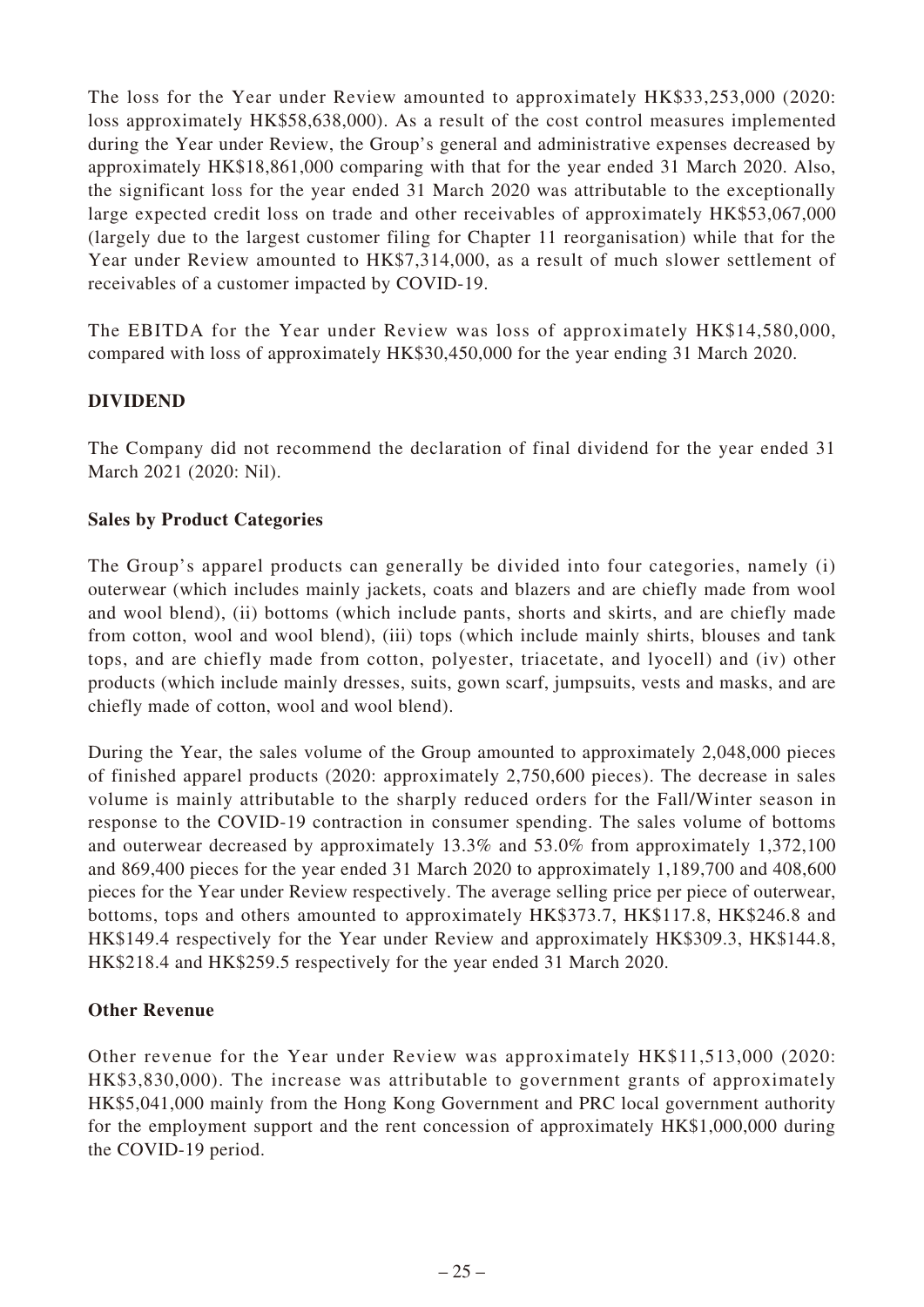# **Other Gains and Losses, Net**

The net other losses amounted to approximately HK\$1,954,000 (2020: loss of approximately HK\$3,498,000). It comprised chiefly of impairment of intangible assets of HK\$857,000 (2020: HK\$2,387,000), fair value gain on convertible promissory note of HK\$78,000 (2020: a loss of HK\$1,805,000), net exchange loss of HK\$2,471,000 (2020: a gain of HK\$915,000).

# **Selling and Distribution Costs**

Selling and distribution costs for the Year under Review decreased by approximately 36.9% to approximately HK\$23,922,000 (2020: approximately HK\$37,923,000). It was mainly due to the Group implementing a staff retrenchment program to relocate some of the merchandising functions in the Hong Kong office to the Group's factory in China starting from the second quarter of 2020. In addition, freight and handling costs were also lower which was in line with decrease in sales turnover. Reduced costs in overseas travelling also contributed to the decrease in selling expenses.

# **General and Administrative Expenses**

General and administrative expenses for the Year under Review were approximately HK\$51,419,000, representing a decrease of approximately HK\$18,861,000 from that of approximately HK\$70,280,000 for the year ended 31 March 2020. During the Year under Review, the Group implemented various cost control measures including salary reduction and staff layoffs. The staff cost for the Year under Review amounted to approximately HK\$31,024,000, representing a decrease of approximately HK\$13,838,000 from approximately HK\$44,862,000 for the year ended 31 March 2020. For the Year under Review, the depreciation of property, plant and equipment was approximately HK\$5,495,000, a decrease of 43.2% from that of approximately HK\$9,669,000 for the year ended 31 March 2020. The decrease was mainly due to the changes in depreciable lives of certain fixed assets of the Group for accounting purposes with effect from 1 April 2020. The changes are as follows:

| <b>Category of fixed assets</b> | <b>Depreciable lives</b><br>before the changes | <b>Depreciable lives</b><br>after the changes |
|---------------------------------|------------------------------------------------|-----------------------------------------------|
| <b>Buildings</b>                | $20 - 50$ years                                | $30 - 50$ years                               |
| Office Equipment                | 5 years                                        | 10 years                                      |
| Furniture & Fixtures            | 5 years                                        | 10 years                                      |
| Plant & Machinery               | $5-10$ years                                   | 10 years                                      |

# **Finance Costs**

The group's finance costs decreased by approximately 39.1% from approximately HK\$9,905,000 for the year ended 31 March 2020, to approximately HK\$6,033,000 for the Year under Review, mainly due to the gradual decrease in interest rate throughout the year.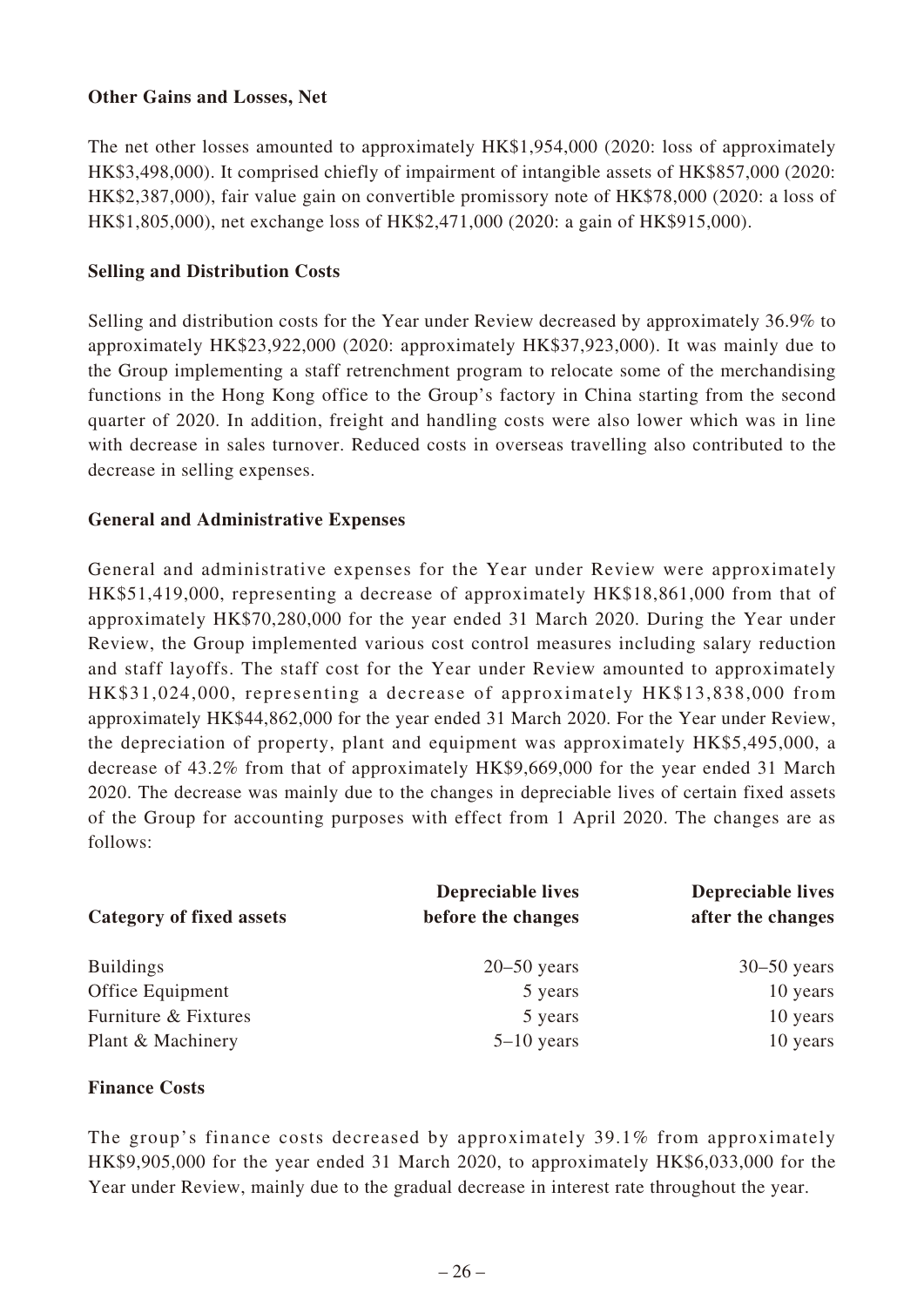# **Income Tax Credit**

Due to the loss incurred by the Group, there was an income tax credit of approximately HK\$2,027,000 for the Year (2020: income tax credit approximately HK\$833,000).

# **Financial Position**

As at 31 March 2021, the Group's cash and cash equivalents amounted to approximately HK\$63,853,000 (2020: approximately HK\$47,836,000). The increase was mainly attributable to proceeds from the shareholders' loans of HK\$34,000,000.

Bank borrowing increased slightly by approximately HK\$5,583,000 (approximately 2.4%) to approximately HK\$237,022,000 as at 31 March 2021 (2020: approximately HK\$231,439,000). It was mainly attributable to the slight increase in trust receipt loans at 31 March 2021 as the 2021 Fall season orders are greater than that for 2020.

# **OUTLOOK**

If news headlines in early 2020 were inundated with infection rates of COVID-19 and how the pandemic spread has gravely impacted economies around the world, the focus towards the end of 2020 and 2021 thus far has been how quickly vaccines can be rolled out to allow resumption of normal economic activities. According to Organisation for Economic Cooperation and Development's economic outlook in March 2021, a fast vaccine rollout is critical to a strong economic recovery. Of the major developed countries, U.S. is by far the leading country in vaccination with 316 million doses administered by June 2021 underpinning its robust economic recovery in the first quarter which is expected to continue for the balance of the year finishing 2021 at a real GDP growth of over 6%. With the US market accounting for over 90% of our sales revenue, it is reasonable to assume that barring a resurging COVID variant, the most severe disruption to the Company's operations from this pandemic may now be behind us.

Against this backdrop of a strong U.S. economy in 2021, we see the Company's sales revenue recovering in coming year after enduring a fall-off of about 37.2% from approximately HK\$590,873,000 in 2019/20 to about approximately HK\$371,276,000 in 2020/2021, or an overall decrease of 19.5% from all other customers not counting the airlines business. Moreover, there are fundamental changes from this pandemic that warrant the Company's strategic response, although it's not knowable at the moment how long these changes may last. First, the airline uniform business which generated total revenue of about HK\$270 million in 2017/18, 2018/19 and 2019/20 is unlikely to return anytime soon. Widespread vaccination in the U.S. may bring consumers back to the malls or the restaurants, but air travel may still be a long way from returning to the pre-COVID-19 level especially international travel when there is such a huge disparity in vaccination rates among different countries, not to speak of the uncertainty surrounding the different "COVID passports". Second, the traditional office dress code such as suits, blazers, jackets, dresses and pants may also turn more casual as remote work and virtual meetings are here to stay for the foreseeable future. So the Company may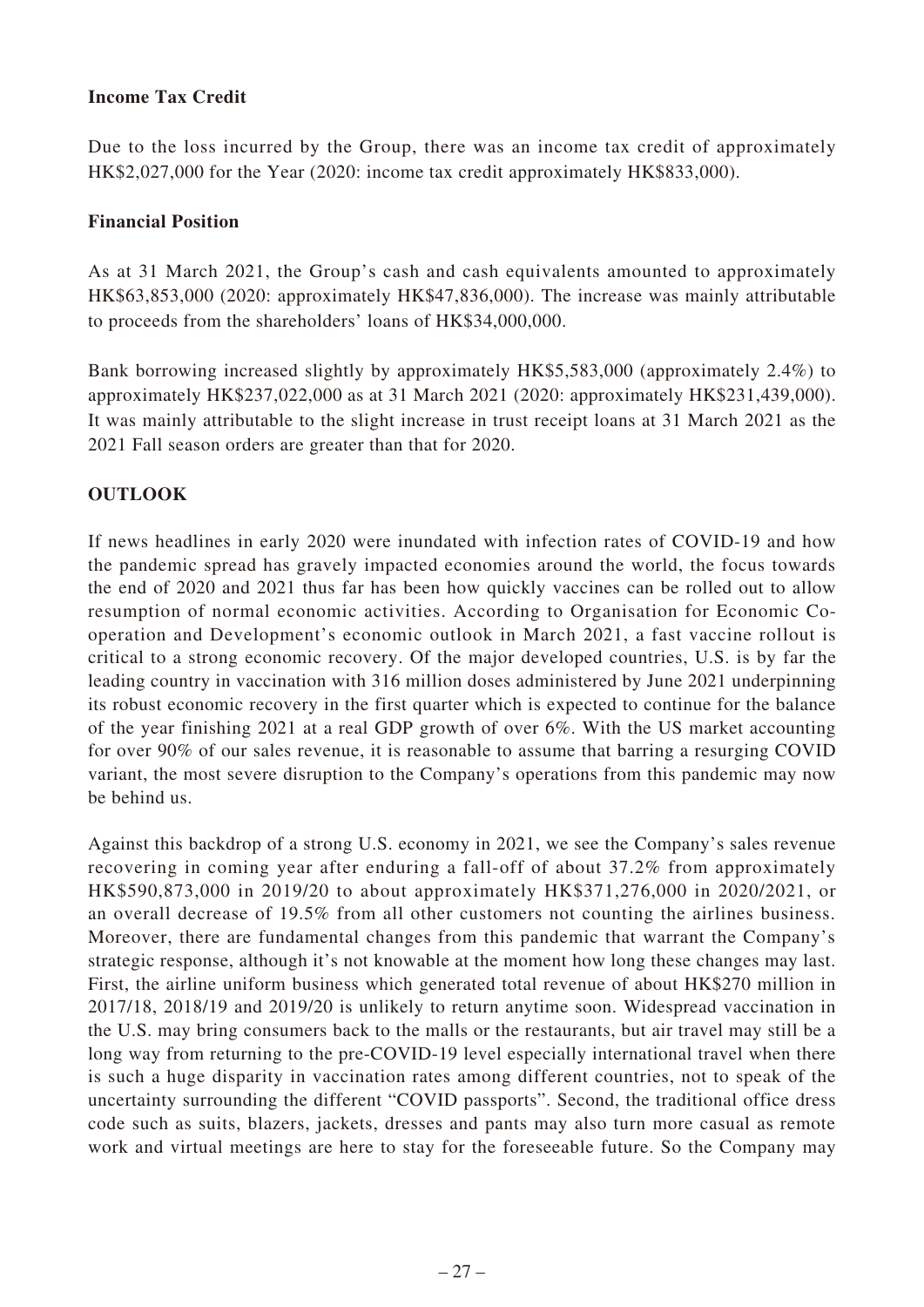see more casual wear orders instead of the higher-priced and more tailored apparels. Third, e-commerce as a percentage of total retail sales has grown over three times in 2020 relative to the average growth rate for the past five years. Companies that have embraced a digital strategy early will likely fare better than their peers.

To respond to changing market demand in this post-pandemic world, the Company expects a further broadening of the product range that we manufacture and source. While the Company's accent is always on better quality and workmanship in our products, we already see a change in sales mix towards the more casual apparels with larger volume but at lower selling prices. Furthermore, to continue the cost saving measures – chiefly headcount reduction throughout the Company and salary rollback – initiated in early 2020 in response to COVID-19 and the Chapter 11 filing of the largest customer, the Company is planning to relocate its factory in Panyu, China in late 2021 to a much smaller space with targeted payroll of about 100 employees from about 300 at present or 600 two years ago, at an estimated annual savings of about HK\$20 million. The Panyu factory will serve as our technical & product development, sample making center, a merchandising back office and special production lines for high-end apparels.

As the Company is paring its overheads to achieve a lower breakeven volume, it has decided to diversify its revenue base by entering into the online direct-to-consumer market by launching a sub-brand JP by J. Peterman, taking advantage of (a) the fast fashion fatigue and the desire for more sustainable clothing with more individuality; (b) the permanent shift to digital consumption in the post-pandemic world, with e-commerce in China showing the largest proportion of retail sales at 27%; (c) the existing management infrastructure from design to technical, product development, manufacturing and sourcing. The Company appreciates developing an apparel brand business is fraught with risks and we remain hopeful that the advent of e-commerce lowers the high cost of retailing typically associated with brickand-mortar stores.

To enable the Company to stand on a firmer financial footing, the two controlling shareholders of the Company has granted a deed of waiver to the Company discharging its obligation to repay two shareholder's loans totaling HK\$34 million in principal plus accrued interest charges. The unwavering support from the controlling shareholders underwrites the Company's commitment to overcome the challenges in this uncertain post-pandemic environment.

# **LIQUIDITY, CAPITAL RESOURCES AND CAPITAL STRUCTURE**

The Company manages its capital structure with the objectives of ensuring that the businesses of the Group can continue to maintain a sustainable growth and providing a long term reasonable return to its Shareholders. The Group's financial position remained manageable and stable. It is anticipated that the Group has sufficient working capital to fund its future working capital, capital expenditure and other cash requirements. As at 31 March 2021, the Group had cash and bank balances amounting to approximately HK\$63,853,000 (31 March 2020: approximately HK\$47,836,000), and current assets and current liabilities of approximately HK\$253,854,000 (as at 31 March 2020: approximately HK\$242,304,000) and HK\$320,683,000 (as at 31 March 2020: approximately HK\$306,787,000) respectively. It should be noted that the current liabilities balance as at 31 March 2021 included approximately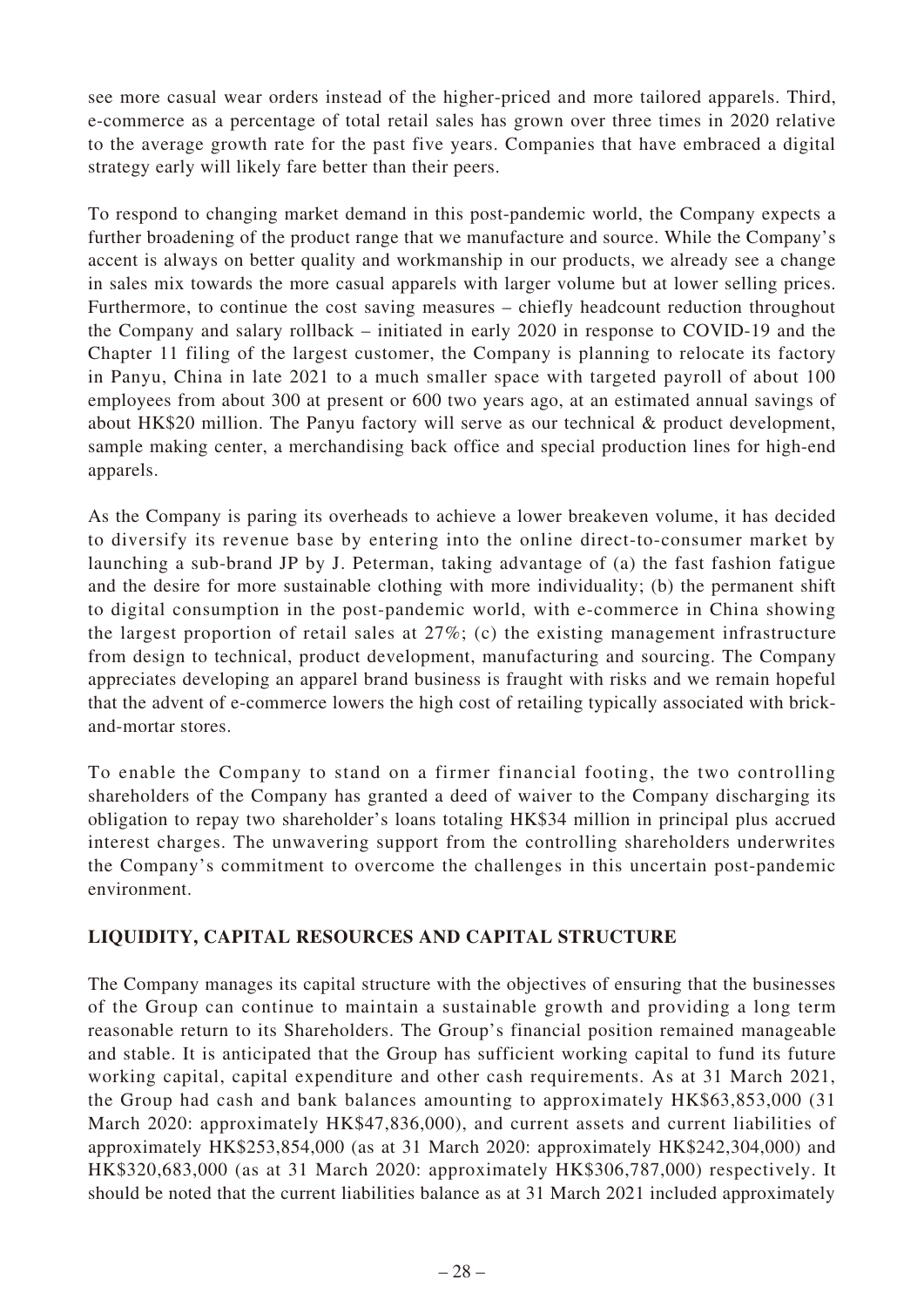HK\$5,130,000 (2020: approximately HK\$13,603,000), the total of amounts due after one year but were included as current liabilities because of the Payment on Demand clause in bank loan documents.

As at 31 March 2021, there were bank borrowings of approximately HK\$237,022,000 (as at 31 March 2020: approximately HK\$231,439,000). Up to the date of this announcement, there were unutilized bank facilities related to term and revolving loans and trust receipt loans of approximately HK\$36,075,000 and HK\$164,929,000 respectively. The bank borrowings are mainly denominated in Hong Kong dollar and US dollar. As at 31 March 2021, the Group's interest-bearing bank borrowings carried mainly variable rate borrowings with annual interest rate of 0.51% to 4.75% (2020: 1.1%–5.0%) per annum.

# **GEARING RATIO**

As at 31 March 2021, the gearing ratio of the Group, based on total interest-bearing liabilities (primarily, bank borrowings) to total equity (including all capital and reserves) of the Company was approximately 415.8% (31 March 2020: approximately 408.2%).

# **PLEDGE OF ASSETS**

The bank borrowings of the Group are secured by (a) certain assets of the Group, (b) 18th and 19th floors of Win Plaza, San Po Kong, Kowloon owned by two related companies which share common directors and shareholders of the Group, and (c) the personal guarantees of the two controlling shareholders, one of their spouses who's also a director, and a related party of the other controlling shareholder who together with that controlling shareholder jointly owns a related company.

# **SIGNIFICANT INVESTMENT, MATERIAL ACQUISITIONS AND DISPOSALS OF SUBSIDIARIES, ASSOCIATES AND JOINT VENTURES**

On 31 May 2019, an indirect wholly-owned subsidiary of the Company entered into an intellectual Property Purchase Agreement with the seller, JP Outfitters, LLC, pursuant to which the seller has agreed to sell, convey, transfer and assign certain intellectual property rights to the buyer for a cash consideration of US\$1,400,000. Concurrently, the buyer, as the licensor, and the seller, as the licensee, entered into a License agreement, pursuant to which the licensor grants to the licensee the rights to use the licensor's intellectual property to manufacture, sell and distribute products in the territory as defined in the license agreement for a certain royalty fee based on sales with a minimum annual amount equal to US\$120,000. Additional details of the transaction can be found in the Company's announcement on 31 May 2019.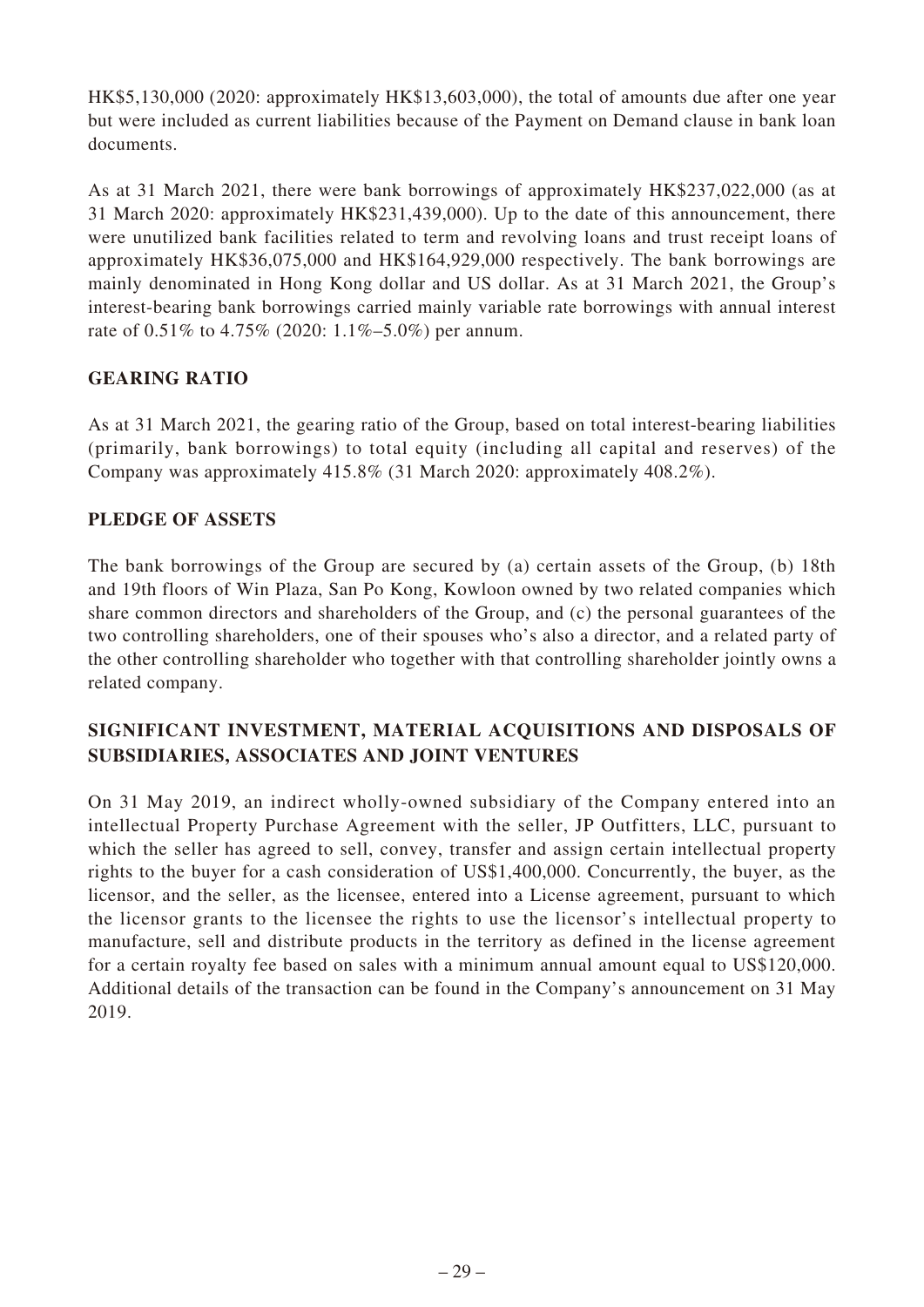# **EMPLOYEES AND REMUNERATION POLICY**

As at 31 March 2021, the Group employed approximately 1,584 full-time employees (as at 31 March 2020: approximately 2,279 full-time employees) in Hong Kong, the PRC and Sri Lanka. The Group recognizes the importance of maintaining good relationship with its employees and retaining competent staff to ensure operational efficiency and effectiveness. The remuneration packages offered to the Group's employees are based on market conditions and each employee's qualifications, relevant experience, position and seniority. The Group conducts review on salary increments, bonuses and promotions based on the performance of each employee. The Group provides on-the-job training to its new employees. During the year ended 31 March 2021, the Group had not experienced any strike, any significant problems with its employees or other significant labor disputes which had materially disrupted its operation during such period, and has not experienced any difficulties in the recruitment of experienced and skilled staff.

The Group had implemented a 30% reduction in the salary of all the employees, and directors' fees for a period of 3 months with effect from 1st April 2020. In addition, in June 2020, the Group had conducted a staff retrenchment to reduce the number of employees and people cost in Hong Kong while migrating some of the functions in the Hong Kong office to the Group's factories in China and Sri Lanka.

# **TREASURY POLICIES AND FOREIGN CURRENCY EXPOSURE**

The business activities and operations of the Group are located mainly in Hong Kong, Mainland China, Philippines and Sri Lanka. It carries out foreign currency transactions in United States Dollars ("US\$"), Euro ("EUR"), Renminbi ("RMB") and Sri Lankan Rupees ("LKR"), which expose the Group to foreign currency risks. The Group has not experienced any material difficulty or liquidity problems resulting from the foreign exchange fluctuations. It currently does not have a foreign currency hedging policy but maintains a conservative approach to foreign currency management to ensure its exposure to fluctuations in foreign exchange rates is minimized. It will also monitor exchange rate trends from time to time to consider if there is such a need in the future in order to mitigate any risks arising from foreign exchange fluctuations.

# **CAPITAL COMMITMENTS AND CONTINGENT LIABILITIES**

At 31 March 2021, the Group has no capital commitment and contingent liabilities.

# **OTHER INFORMATION**

# **USE OF PROCEEDS FROM THE INITIAL PUBLIC OFFERING**

On 19 October 2018 (the "Listing Date"), the shares of the Company (the "Shares") were listed on the Main Board of SEHK. The Group intends to apply the proceeds from the issuance 200,000,000 Shares at the offer price of HK\$0.40 per Share (the "Share Offer") in accordance with the proposed applications set out in the section headed "Future Plans and Use of Proceeds", in the prospectus dated 29 September 2018 (the "Prospectus").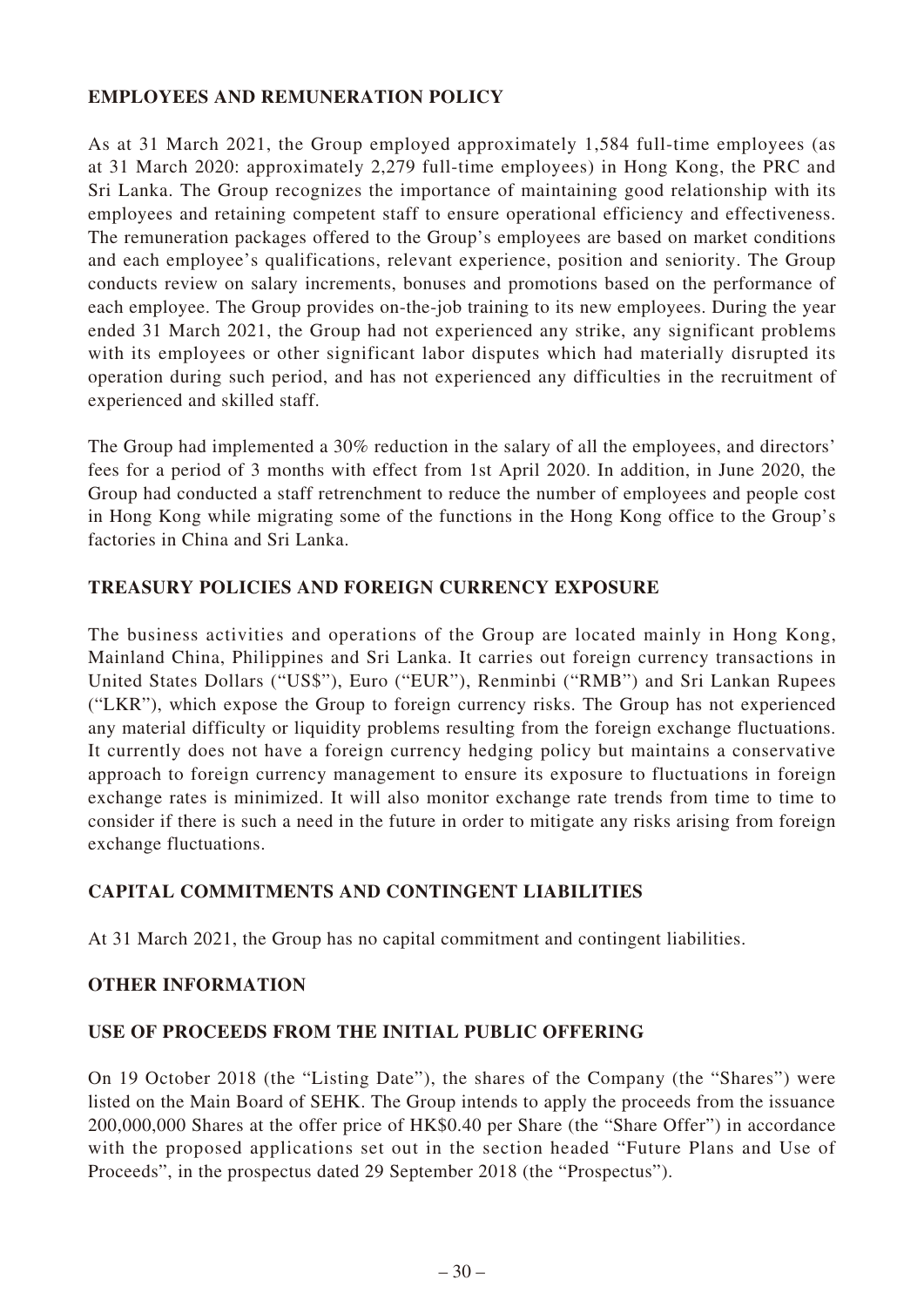After deducting share issuance expense and professional fee regarding to the Share Offer, the net proceeds amounted to approximately HK\$54,400,000 (the "Net Proceeds").

As set out in the announcement of the Company dated 26 November 2020 regarding the change in use of proceeds, the Board of the Company, having considered the change in business environment and development of the Group, and in particular the impact of the outbreak of the COVID-19 on the global business environment, resolved to change the use of the unused Net Proceeds. Set out below is the revised allocation of the unutilized net proceeds as disclosed in such announcement.

|                                                                                                         | Percentage of<br>net proceeds | <b>Revised</b><br>approximate<br>percentage of<br>net proceeds | <b>Unutilised</b><br>amount of net<br>proceeds up to<br>the date before<br>re-allocation<br>HK\$' million | <b>Revised</b><br>allocation of<br>unutilised net<br>proceeds after<br>re-allocation<br>HK\$' million | Unutilised<br>amount as at<br>the date of<br>this<br>announcement<br>HK\$' million |
|---------------------------------------------------------------------------------------------------------|-------------------------------|----------------------------------------------------------------|-----------------------------------------------------------------------------------------------------------|-------------------------------------------------------------------------------------------------------|------------------------------------------------------------------------------------|
| Expanding and refurbishing production<br>facilities located in Sri Lanka and the PRC                    | $30\%$                        | 20.4%                                                          | 5.2                                                                                                       | $\boldsymbol{0}$                                                                                      | $\boldsymbol{0}$                                                                   |
| Repayment of bank borrowings                                                                            | 25%                           | 25%                                                            | $\boldsymbol{0}$                                                                                          | $\boldsymbol{0}$                                                                                      | $\boldsymbol{0}$                                                                   |
| Acquisitions of production facilities                                                                   | 25%                           | $0\%$                                                          | 13.6                                                                                                      | $\pmb{0}$                                                                                             | $\boldsymbol{0}$                                                                   |
| Upgrading information technology system,<br>lean manufacturing and productivity<br>improvement programs | $10\%$                        | 0.2%                                                           | 5.3                                                                                                       | $\boldsymbol{0}$                                                                                      | $\boldsymbol{0}$                                                                   |
| General working capital                                                                                 | $10\%$                        | 54.4%                                                          | $\boldsymbol{0}$                                                                                          | 24.1                                                                                                  | $\boldsymbol{0}$                                                                   |
| Net Proceeds                                                                                            | 100%                          | 100%                                                           | 24.1                                                                                                      | 24.1                                                                                                  | $\boldsymbol{0}$                                                                   |

# **PURCHASE, SALE OR REDEMPTION OF THE COMPANY'S LISTED SECURITIES**

During the year ended 31 March 2021, neither the Company nor any of its subsidiaries purchased, sold or redeemed any of the Company's listed securities.

# **COMPLIANCE WITH THE MODEL CODE FOR SECURITIES TRANSACTIONS BY DIRECTORS OF LISTED ISSUERS (THE "MODEL CODE")**

The Company has adopted the Model Code as set out in Appendix 10 to the rules governing dealings by the Directors in the listed securities of the Company on 19 October 2018. Based on specific enquiry with the Directors, the Company has received confirmations from all the Directors that they have compiled with the required standards as set out in the Model Code throughout the year ended 31 March 2021.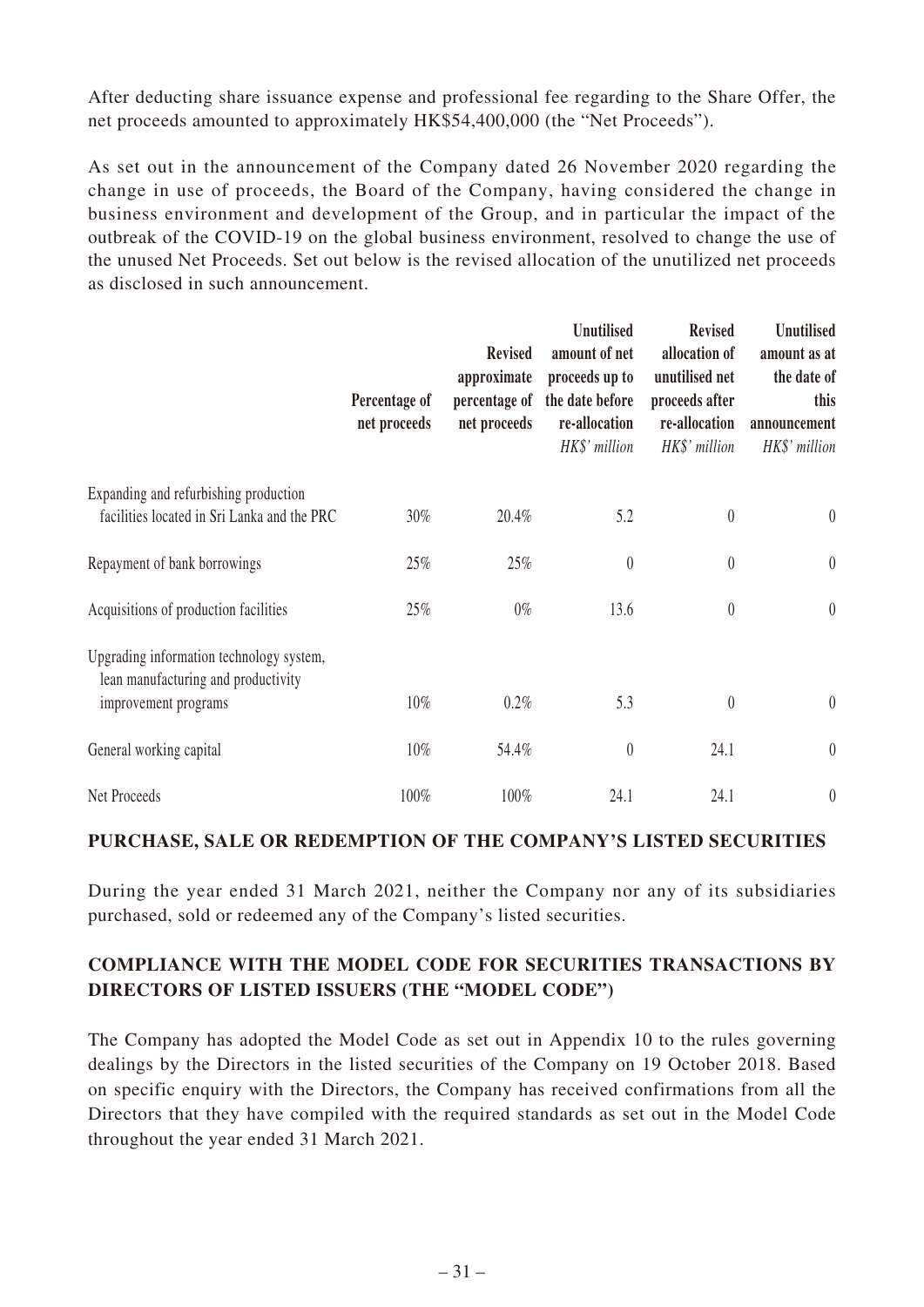# **THE CODE OF CONDUCT AND CORPORATE GOVERNANCE**

The Company confirms it has met the required standards as set out in the CG Code as contained in Appendix 14 to the Listing Rules throughout the year ended 31 March 2021.

# **NON-COMPETITION UNDERTAKING**

Each of CFL Global (Comercial Offshore De Macau) Limitada, C.F.L. Enterprise Limited, Rainbow Galaxy Limited ("Rainbow Galaxy") and Mr. Choi Siu Wai William, and each of Moonlight Global Holdings Limited ("Moonlight"), Mr. Siu Chi Wai, Ms. Wong Mei Wai Alice, and Mr. Siu Yik Ming have confirmed to the Company of his/her/its compliance with the non-competition undertakings provided to the Company under two separate deeds of noncompetition both dated 21 September 2018 (the "Deeds of Non-competition"). The INEDs have reviewed the status of compliance and it was confirmed that all the undertakings under the Deeds of Non-competition had been complied with by the above-mentioned persons and duly enforced during the period ended 31 March 2021.

# **INTERESTS OF DIRECTORS AND THE CHIEF EXECUTIVE**

The Shares of the Company were listed on the Main Board of SEHK on 19 October 2018. As at the date of this announcement, the interests and short positions of each Director and the chief executive of the Company in the shares, underlying shares and debentures of the Company or any associated corporation (within the meaning of Part XV of Securities and Futures Ordinance ("the SFO")) which were required to be notified to the Company and SEHK pursuant to Divisions 7 and 8 of Part XV of the SFO (including interests and short positions which he/she is taken or deemed to have under such provisions of the SFO), or which were required, pursuant to section 352 of the SFO, to be entered in the register referred to therein, or which were required to be notified to the Company and SEHK pursuant to the Model Code, are as follows:

# **Interests and/or short positions in the Company**

| <b>Director</b>                                             | <b>Nature of interest</b>                                         | Number of<br>Shares held $(1)$ | Percentage of<br>interest in<br>the Company |
|-------------------------------------------------------------|-------------------------------------------------------------------|--------------------------------|---------------------------------------------|
| Ms. Wong Mei Wai Interest of spouse <sup>(2)</sup><br>Alice |                                                                   | $300,000,000$ (L)              | 37.5%                                       |
| Mr. Choi Siu Wai<br>William                                 | Interest in controlled corporation <sup>(3)</sup> 272,000,000 (L) |                                | 34.0%                                       |

*Notes:*

1. The letter "L" denotes long position in the shares held.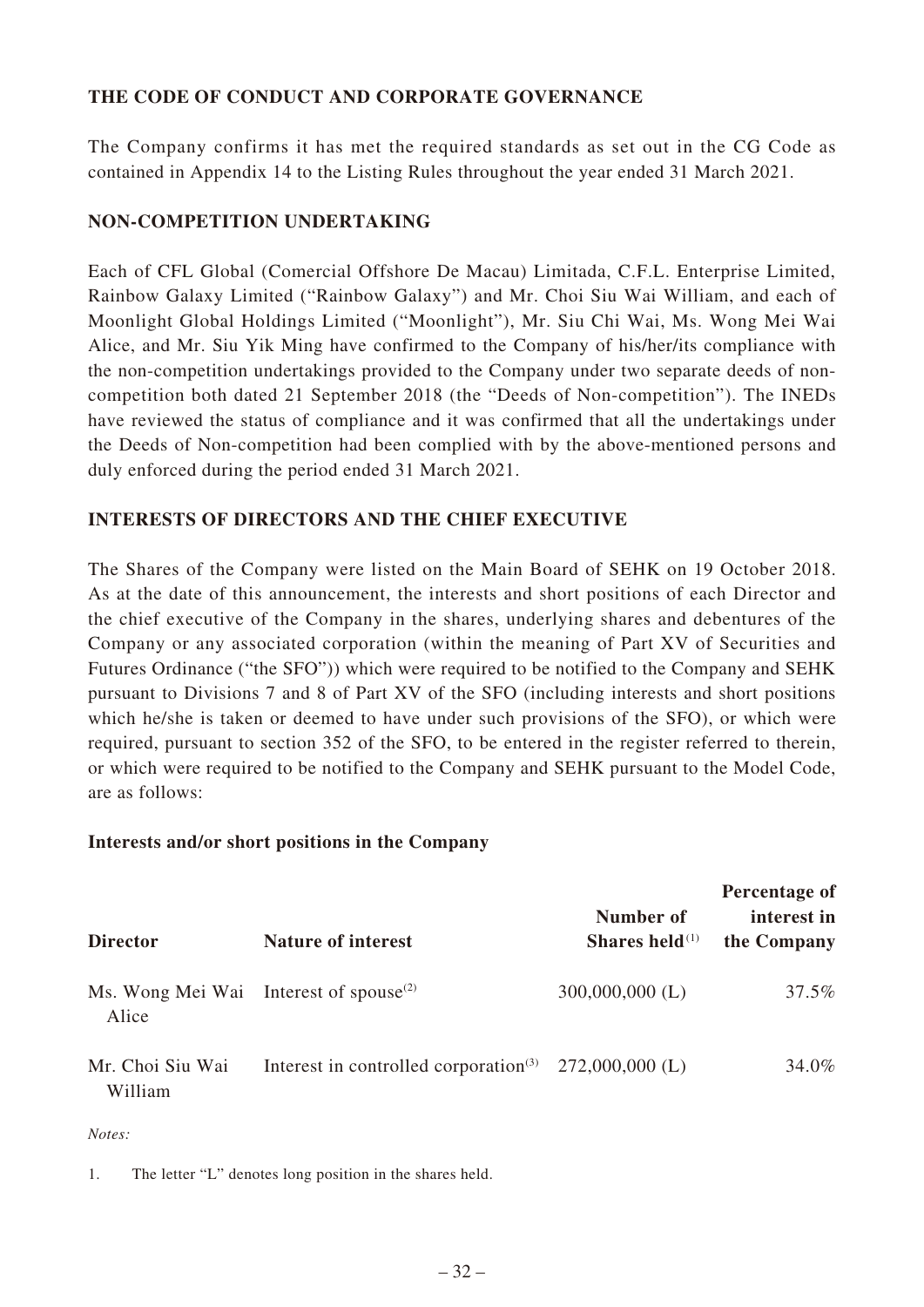- 2. Ms. Wong Mei Wai Alice is the spouse of Mr. Siu Chi Wai and is deemed to be interested in the Shares in which Mr. Siu Chi Wai is interested in under Part XV of the SFO. Those shares are owned by Moonlight. Moonlight, a controlled corporation of the Company, is wholly owned by Mr. Siu Chi Wai.
- 3. These shares are held by Rainbow Galaxy. The issued share capital of Rainbow Galaxy is ultimately wholly owned by two revocable trusts ("Choi's Family Trusts") both of which Mr. Choi Siu Wai William is the settlor. Mr. Choi Siu Wai William is deemed to be interested in the shares of the Company in which Rainbow Galaxy is interested in under Part XV of the SFO.

Save as disclosed above, as at the date of this announcement, none of the Directors nor the chief executive of the Company had any interests or short positions in the shares, underlying shares or debentures of the Company or any associated corporation (within the meaning of Part XV of the SFO) which were required to be notified to the Company and SEHK pursuant to Divisions 7 and 8 of Part XV of the SFO (including interests and short positions which he/she is taken or deemed to have under such provisions of the SFO), or which were required, pursuant to section 352 of the SFO, to be entered in the register referred to therein, or which were required to be notified to the Company and SEHK pursuant to the Model Code.

# **INTERESTS OF SUBSTANTIAL SHAREHOLDERS**

As at the date of this announcement, so far as the Directors are aware, the following persons had an interest or short position in the Shares or the underlying Shares which were required to be disclosed to the Company and SEHK under the provisions of Divisions 2 and 3 of Part XV of the SFO:

| <b>Name</b>                   | Capacity/<br>nature of interest                                | Number of<br>$Shares(1)$ | Percentage<br>shareholding |
|-------------------------------|----------------------------------------------------------------|--------------------------|----------------------------|
| Moonlight                     | Beneficial owner                                               | $300,000,000$ (L)        | 37.5%                      |
| Rainbow Galaxy <sup>(2)</sup> | Beneficial owner                                               | $272,000,000$ (L)        | 34.0%                      |
| Mr. Siu Chi Wai               | Interest of controlled corporation $(3)$                       | $300,000,000$ (L)        | 37.5%                      |
| Ms. Wong Mei Wai<br>Alice     | Interest of spouse $^{(4)}$                                    | $300,000,000$ (L)        | 37.5%                      |
| Mr. Choi Siu Wai<br>William   | Interest of controlled corporation <sup><math>(5)</math></sup> | $272,000,000$ (L)        | 34.0%                      |
| Ms. Cheung Shui<br>Lin        | Interest of spouse $^{(6)}$                                    | $272,000,000$ (L)        | 34.0%                      |

*Notes:*

1. The letter "L" denotes a long position in the Shares.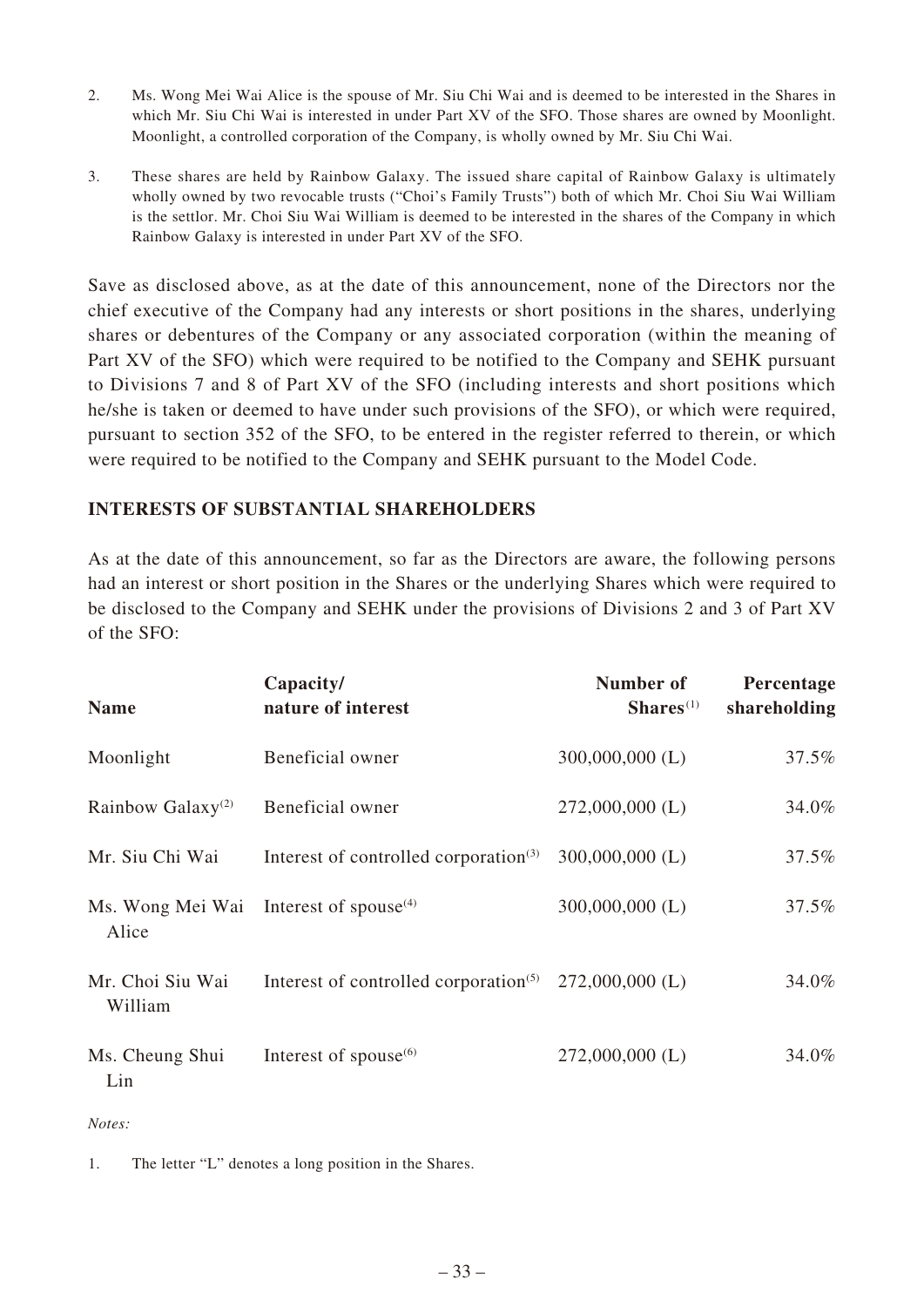- 2. Rainbow Galaxy is directly wholly owned by Angel Sense Limited, a company incorporated in the BVI. Angel Sense Limited is owned as to 50.0% by Mega Capital Assets Limited (a company incorporated in the BVI) and as to 50.0% by Capital Star Assets Limited (a company incorporated in the BVI). Each of Mega Capital Assets Limited and Capital Star Assets Limited is wholly owned by a revocable family trust of which Mr. Choi Siu Wai William is the settlor.
- 3. The issued share capital of Moonlight is wholly owned by Mr. Siu Chi Wai. Mr. Siu Chi Wai is deemed to be interested in the Shares in which Moonlight is interested in under Part XV of the SFO.
- 4. Ms. Wong Mei Wai Alice is the spouse of Mr. Siu Chi Wai and is deemed to be interested in the Shares in which Mr. Siu Chi Wai is interested in under Part XV of the SFO. Moonlight, a controlled corporation of the Company, is wholly owned by Mr. Siu Chi Wai.
- 5. These shares are held by Rainbow Galaxy. The issued share capital of Rainbow Galaxy is ultimately wholly owned by Choi's Family Trusts of which Mr. Choi Siu Wai William is the settlor. Mr. Choi Siu Wai William is deemed to be interested in the Shares in which Rainbow Galaxy is interested in under Part XV of the SFO.
- 6. Ms. Cheung Shui Lin is the spouse of Mr. Choi Siu Wai William and is deemed to be interested in the Shares in which Mr. Choi Siu Wai William is interested in under Part XV of the SFO. Rainbow Galaxy, a controlled corporation of the Company, is ultimately wholly owned by Choi's Family Trusts of which Mr. Choi Siu Wai William is the settlor.

Save as disclosed above, as at the date of this announcement, the Directors are not aware of any person who had an interest or short position in the Shares or the underlying Shares which were required to be disclosed to the Company and SEHK under the provisions of Divisions 2 and 3 of Part XV of the SFO.

# **FINAL DIVIDEND**

The Directors of the Company do not recommend payment of any final dividend to shareholders of the Company for the year ended 31 March 2021.

# **IMPORTANT EVENT AFTER REVIEW PERIOD**

As at the date of this announcement, the existing share of the Company are traded on the Stock Exchange of Hong Kong in board lots of 10,000 existing shares of par value of HK\$0.01 each and there are 800,000,000 existing shares of par value of HK\$0.01 each in issue which are fully paid or credited as fully paid. It was proposed that every four issued and unissued existing shares of par value of HK\$0.01 each in the share capital of the Company be consolidated into one consolidated share of par value of HK\$0.04 each. It was proposed that subject to the share consolidation becoming effective, the board lot size for trading on the Stock Exchange be changed from 10,000 existing shares of par value of HK\$0.01 each to 2,500 consolidated shares of par value of HK\$0.04 each. The implementation of the share consolidation is conditional upon (i) the passing of an ordinary resolution by the shareholders of the Company at extraordinary general meeting of the Company ; (ii) the Stock Exchange granting the listing of, and permission to deal in , the consolidated shares upon the share consolidation becoming effective (which has been fulfilled); (iii) the compliance with the relevant procedures and requirements under the applicable laws of the Cayman Islands and the Rules Governing the Listing of Securities on the Stock Exchange.